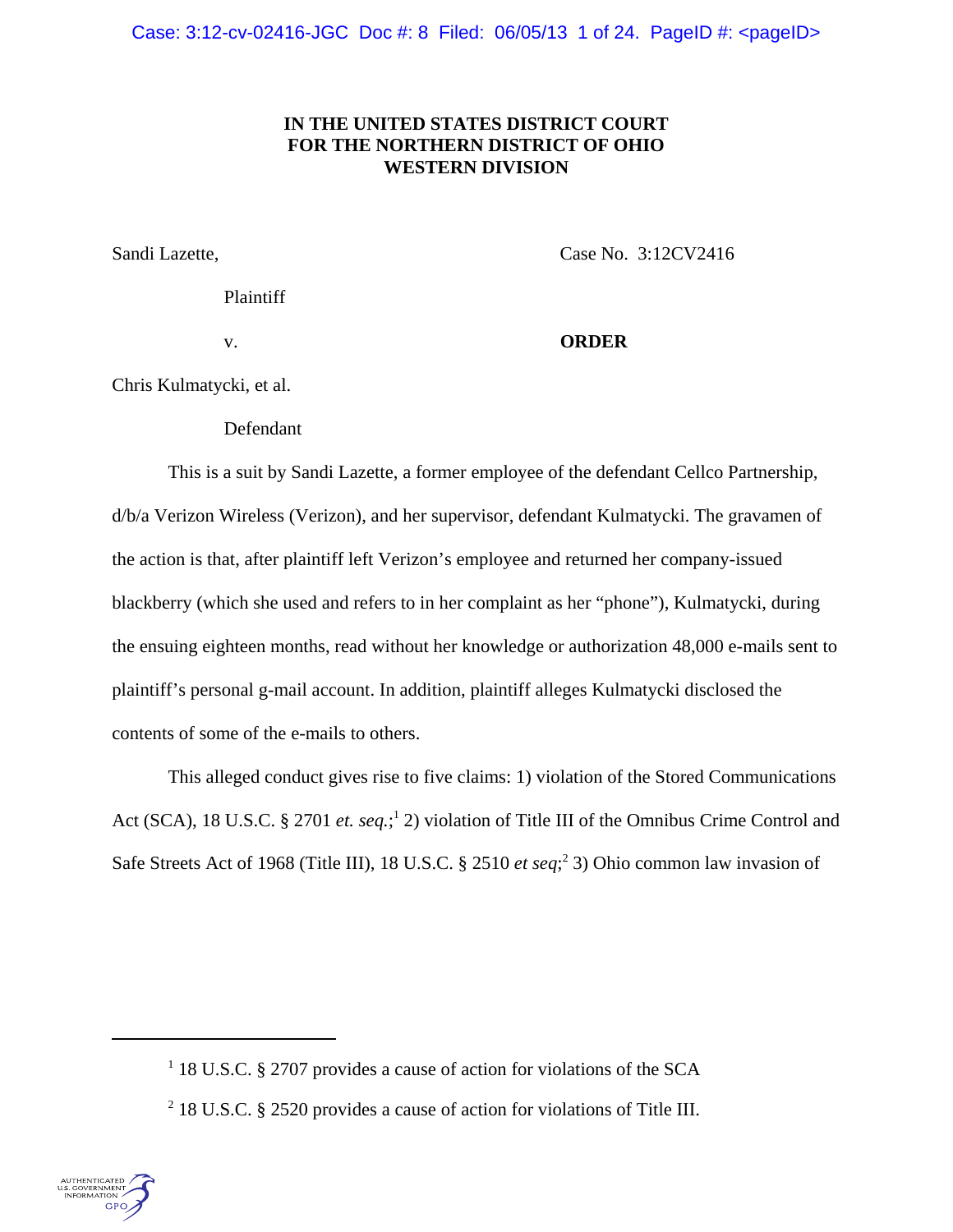privacy/seclusion; 4) civil recover for violation of O.R.C. § 2913.04(B);<sup>3</sup> and 5) Ohio common law intentional infliction of emotional distress.

Pending is defendants' motion to dismiss. (Doc. 5). For the reasons that follow, I deny the motion in part and grant it in part.

## **Background**

According to the complaint, the factual allegations of which I take as true, Verizon provided the blackberry for plaintiff's use. She was told that she could use the company-issued phone for personal e-mail. She had an account with g-mail, though she believed she had deleted that account from the phone before giving it to Kulmatycki in September, 2010. She understood that Verizon would "recycle" the phone for use by another employee.

In May, 2012, plaintiff learned that Kulmatycki, rather than deleting her g-mail account, had been accessing her g-mail account for a period of eighteen months. In addition, Kulmatycki, on information and belief, had disclosed the contents of the e-mails he had accessed.

Plaintiff neither consented to nor authorized Kulmatycki's surreptitious reading of her personal e-mails. His actions were within the scope and course of his employment with Verizon.

Once plaintiff was aware of Kulmatycki's actions, she changed her password to prevent further access. Before she did so, he had accessed 48,000 e-mails in plaintiff's g-mail account. Among the contents of the accessed e-mails were communications about plaintiff's family, career, financials, health, and other personal matters.

<sup>&</sup>lt;sup>3</sup> O.R.C. §§ 2307.60, 2307.61 provide a cause of action for persons injured by another's felonious conduct.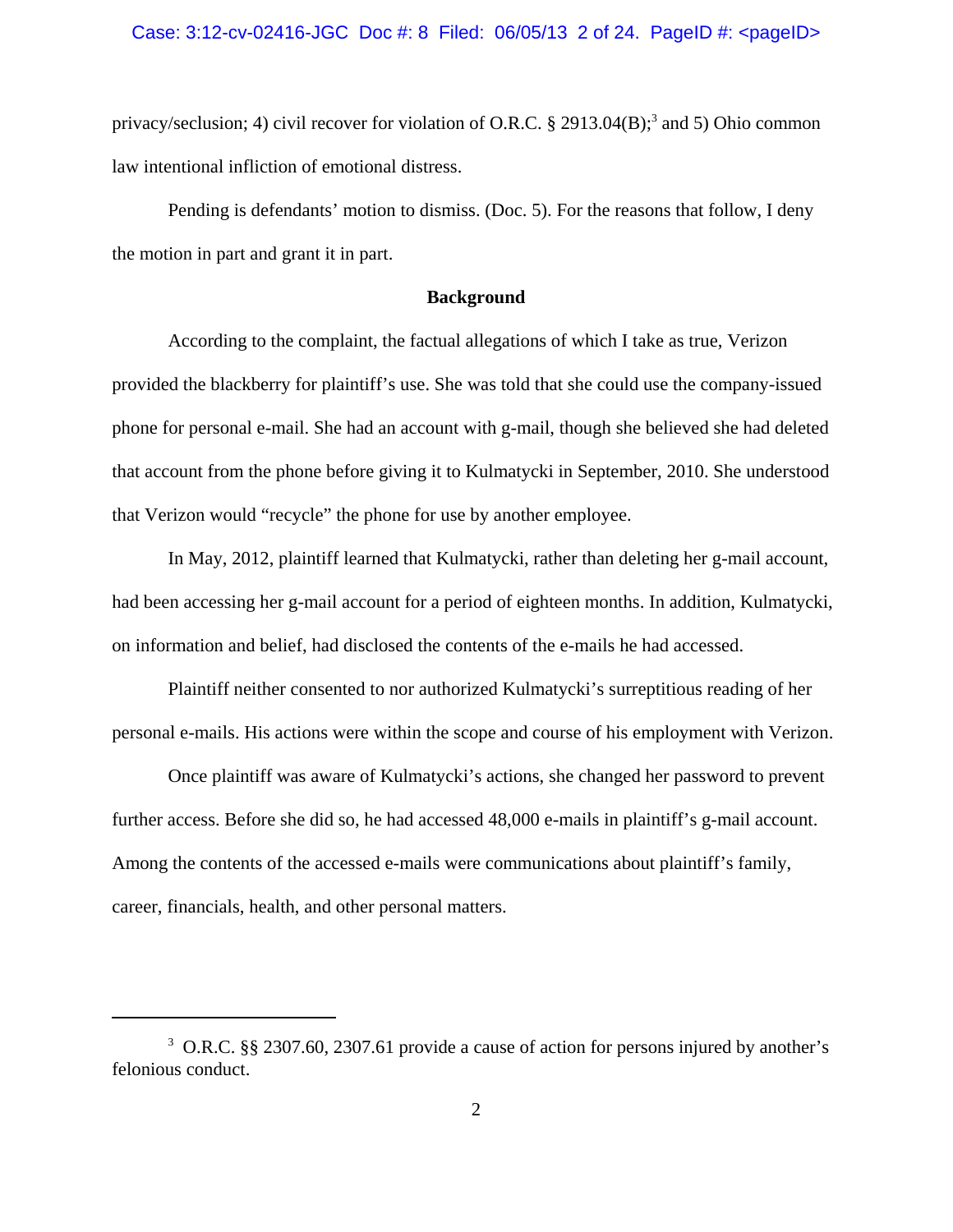Kulmatycki's conduct was knowing, intentional, willful, wanton, malicious, and

fraudulent. He undertook his actions to benefit Verizon and further his own interests.<sup>4</sup>

### **Discussion**

## **1. Stored Communications Act**

Section 2701 of the SCA states in pertinent part:

(a) Offense.--Except as provided in subsection (c) of this section whoever--

(1) intentionally accesses without authorization a facility through which an electronic communication service is provided; or

(2) intentionally exceeds an authorization to access that facility;

and thereby obtains . . . access to a wire or electronic communication while it is in electronic storage in such system shall be punished as provided in subsection (b) of this section.

\* \* \* \* \*

(c) Exceptions.--Subsection (a) of this section does not apply with respect to conduct authorized--

<sup>&</sup>lt;sup>4</sup> The defendants' motion to dismiss contains numerous factual allegations that more properly belong, if evidentiary support exists for them, and if there is no dispute about them, in a motion for summary judgment. I have ignored those allegations.

The motion to dismiss also suggests that the complaint generally fails to meet the *Twombly/Iqbal* pleading requirements. *Ashcroft v. Iqbal*, 556 U.S. 662, 678 (2009); *Bell Atl. Corp. v. Twombly*, 550 U.S. 544, 570 (2007). With one exception (relating to her intentional infliction of emotional distress claim), I disagree: plaintiff's complaint amply sets forth "enough facts to state [claims] to relief that [are] plausible on [their] face." *Twombly*, 550 U.S. at 570. Most simply, those wellplead facts allege Kulmatycki, without authorization, over an eighteen month period, accessed 48,000 e-mails in plaintiff's personal g-mail account. The fact that the complaint also – and properly so – recites or paraphrases statutory language does not somehow negate the plausibility of the claim she asserts under the statute, or take her complaint into *Twombly/Iqbal* territory. *Cf. Monson v. Whitby School, Inc*., 2010 WL 3023873, \*3 (D. Conn.) ("while Dr. Monson argues that Whitby's [SCA] allegation that her actions were 'unauthorized' is too 'conclusory' to state a viable claim, it is difficult to imagine how else Whitby could plead this necessary element." other than to assert actions were beyond scope of any authority).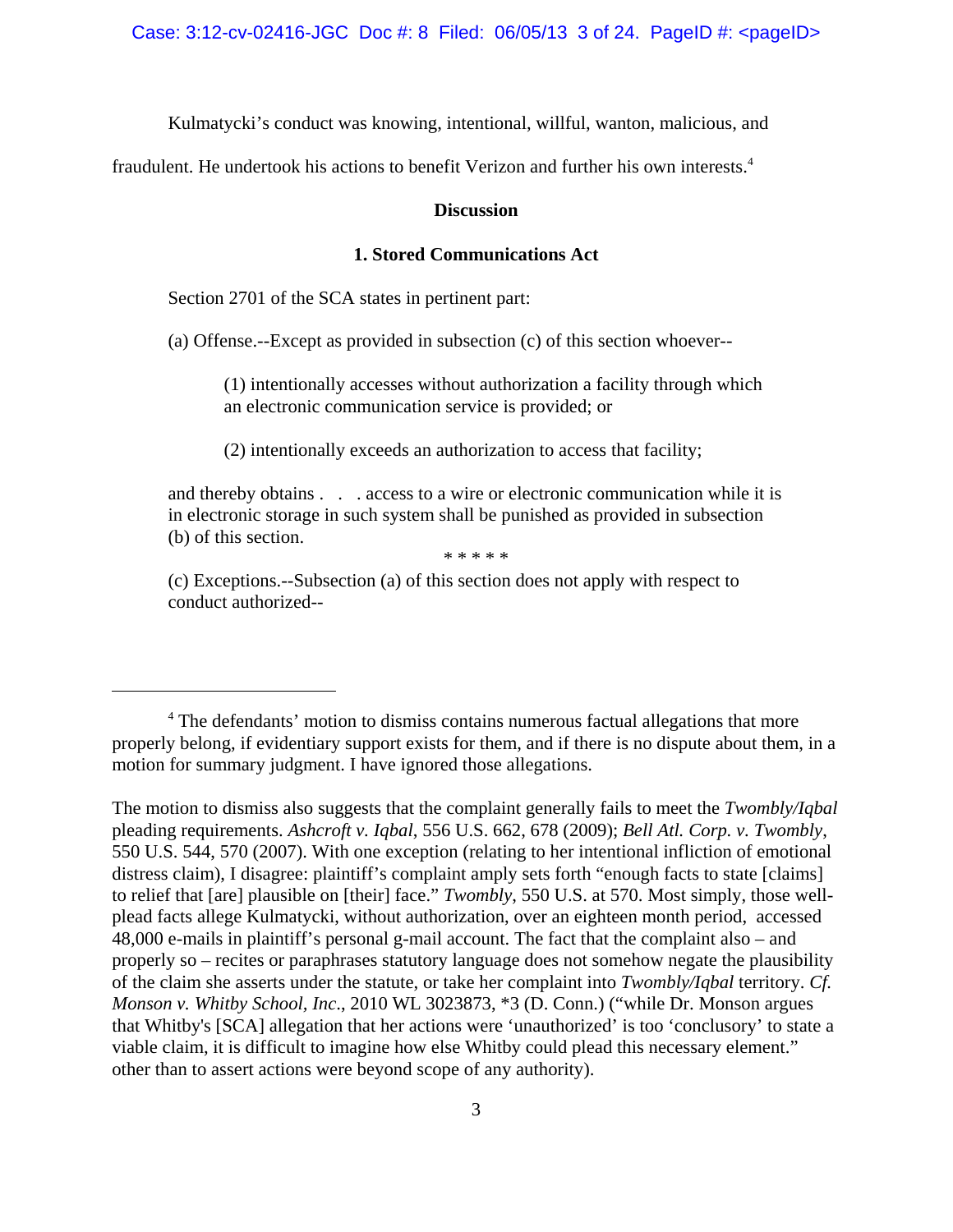(1) by the person or entity providing a wire or electronic communications service;  $\therefore$  . . . . 5

Section 2707 of the SCA provides in pertinent part:

(a) Cause of action.– . . .  $[A]$ ny . . . person aggrieved by any violation of this chapter in which the conduct constituting the violation is engaged in with a knowing or intentional state of mind may, in a civil action, recover from the person or entity, other than the United States, which engaged in that violation such relief as may be appropriate.

Relief available under this provision includes equitable relief, damages, and reasonable

attorneys' fees and litigation costs. 18 U.S.C. § 2707(b).

The SCA incorporates the definition of "electronic storage" from Title III:

(A) any temporary, intermediate storage of a wire or electronic communication incidental to the electronic transmission thereof; and (B) any storage of such communication by an electronic communication service for purposes of backup protection of such communication.

18 U.S.C. § 2510(17).

The defendants assert that Kulmatycki's opening and reading 48,000 of plaintiff's e-mails

during an eighteen month period did not violate the SCA. In making this argument, they contend:

- The relief plaintiff seeks is not available because the legislative history shows that Congress aimed the SCA at "high-tech" criminals, such as computer hackers;
- Kulmatycki had authority to access plaintiff's e-mails;
- Kulmatycki's access did not occur *via* "a facility through which an electronic communication service is provided" other than the company owned blackberry;
- The e-mails were not in electronic storage when Kulmatycki read them;

<sup>&</sup>lt;sup>5</sup> Sections 2703 (required disclosure of customer records), 2704 (backup storage), and 2518 (court orders for law enforcement electronic surveillance) are not applicable to what is presently at issue in this case.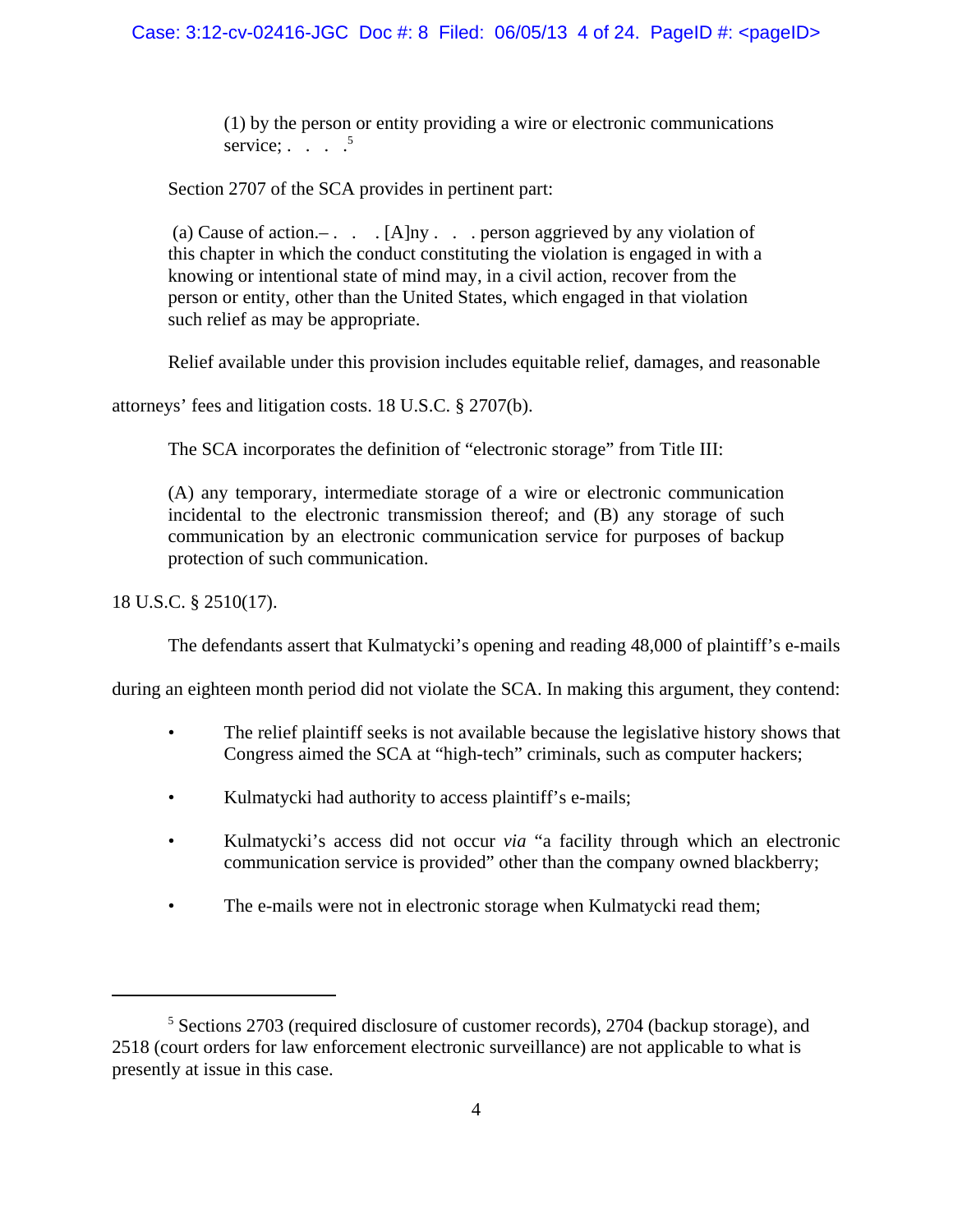Verizon may be exempt from the SCA under  $\S 2701(c)(1)$ , which states that the person or entity providing an electronic communications service is exempt from the Act, because the complaint does not make clear that plaintiff's g-mail account was separate from her company account.<sup>6</sup>

# **a. Whether the SCA Applies**

Defendants' reading of congressional intent and the case law with regard to whether the SCA prohibits unauthorized access to another person's g-mail account is not persuasive.

In support of their claim that Congress intended the SCA only to reach computer hackers, not someone who reads another person's e-mails without his or her knowledge, defendants cite *Int'l Ass'n of Machinists & Aero. Workers v. Werner-Matsuda*, 390 F. Supp. 2d 479, 495 (D. Md. 2005).

In that case, the court stated, "Federal courts interpreting these statutes have noted that their 'general purpose . . . was to create a cause of action against "computer hackers (*e.g.,* electronic trespassers). "'" (citing *Sherman & Co. v. Salton Maxim Housewares, Inc*. 94 F.Supp.2d 817, 820 (E.D.Mich.2000) (quoting *State Wide Photocopy Corp. v. Tokai Fin. Servs., Inc*., 909 F.Supp. 137, 145 (S.D.N.Y.1995)).

However, the case from which the court in *Machinists* derived its comment about the "general purpose" of the SCA, stated less restrictively: "generally, it appears that the ECPA was *primarily* designed to provide a cause of action against computer hackers, (*i.e*., electronic trespassers." *State Wide Photocopy, Corp. v. Tokai Financial Services, Inc*. 909 F.Supp. 137, 145 (S.D.N.Y. 1995) (emphasis supplied). "Primarily" does not mean "exclusively," despite defendants'

<sup>&</sup>lt;sup>6</sup> I disagree with this contention. The complaint alleges the blackberry "contained both professional and personal email accounts." (Doc. 1, ¶ 3). It is clear from the complaint that plaintiff is talking about an account separate and distinct from her company-provided e-mail account.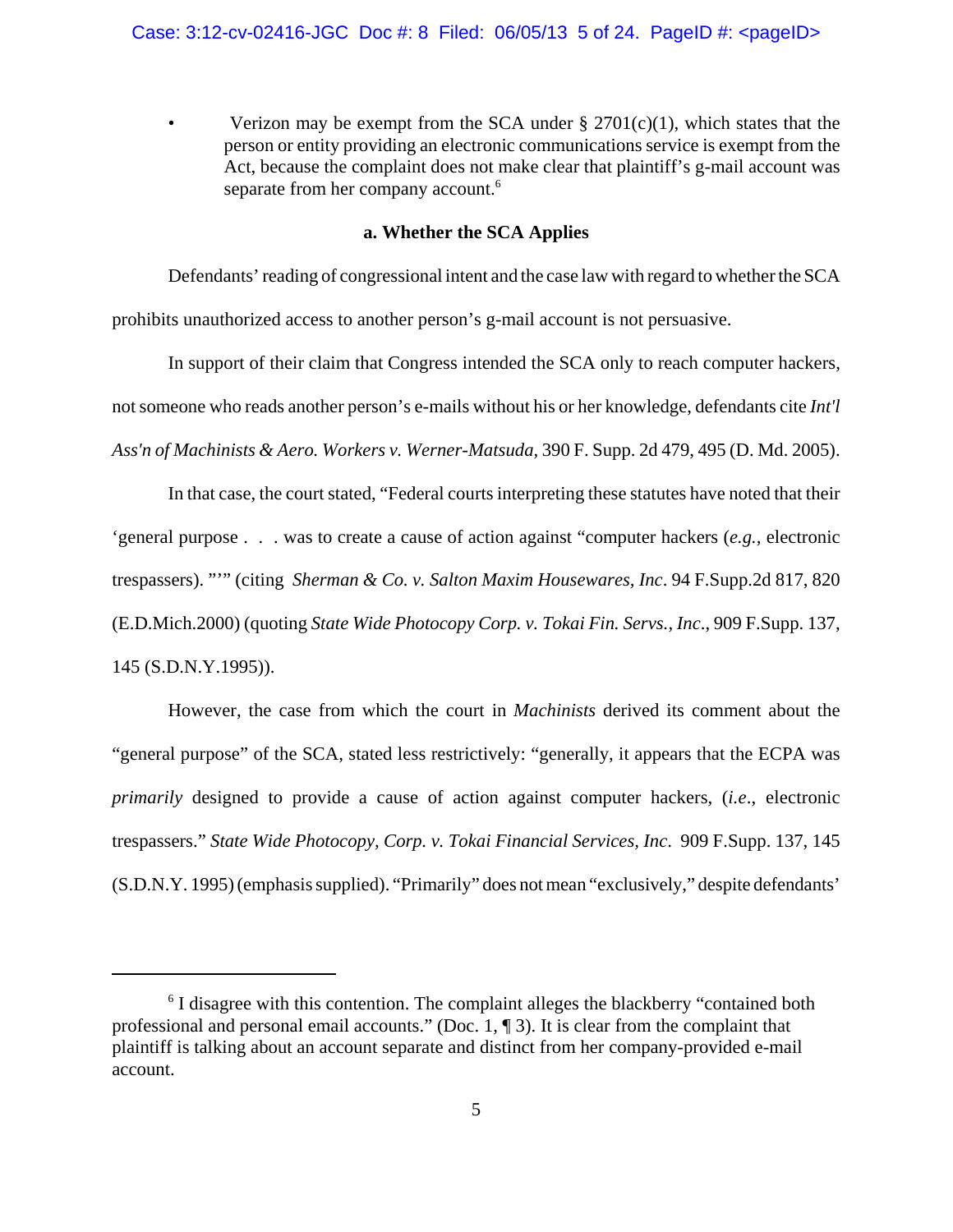#### Case:  $3:12$ -cv-02416-JGC Doc #: 8 Filed:  $06/05/13$  6 of 24. PageID #: <pageID>

assertion that Kulmatycki's conduct is outside the statute's scope because he was not a "hacker" in the conventional sense. $7$ 

Moreover, the case from which *Machinests* drew its specific language, *Sherman & Co. v. Salton Maxim Housewares, Inc.*, 94 F.Supp.2d 817, (E.D. Mich. 2000), also stated expressly, "The provisions of section 2701 of the Act apply to persons or entities in general and prohibit intentional accessing of electronic data without authorization or in excess of authorization." *See also Educational Testing Service v. Stanley H. Kaplan, Educational Center, Ltd.* 965 F.Supp. 731, 740 (D.Md. 1997) ("it appears evident that the sort of trespasses to which the Stored Communications Act applies are those in which the trespasser gains access to information to which he is not entitled to see"); *Thayer Corp. v. Reed*, 2011 WL 2682723, \*7 (D.Me.) ("The statute does not limit liability to 'hackers.'").

The prohibitions of the SCA apply to the defendants.

## **b. Authority to Access Plaintiff's E-Mails**

Defendants argue that Kulmatycki had authority to access plaintiff's g-mail account because: 1) he used a company-owned blackberry; 2) he did not access a "facility," as the statute uses that term; and 3) plaintiff authorized Kulmatycki's access because she had: a) not expressly told him not to read her e-mails; and b) implicitly consented to his access by not deleting her g-mail account.

## **i. Use of Company-Owned Device/Authorization**

<sup>7</sup> The statement in *Wide Photo* was, moreover, dictum, as on the dissimilar facts of that case, the court did not depend on the statute's putative purposes – primary or otherwise – in dismissing the complaint. 909 F.Supp.2d at 146 ("State Wide's § 2702 claim is deficient in the same fashion as the § 2701 claim in failing to allege facts demonstrating that Tokai is covered by the described categories of prohibited actors or that State Wide is an aggrieved party within the meaning of the ECPA.").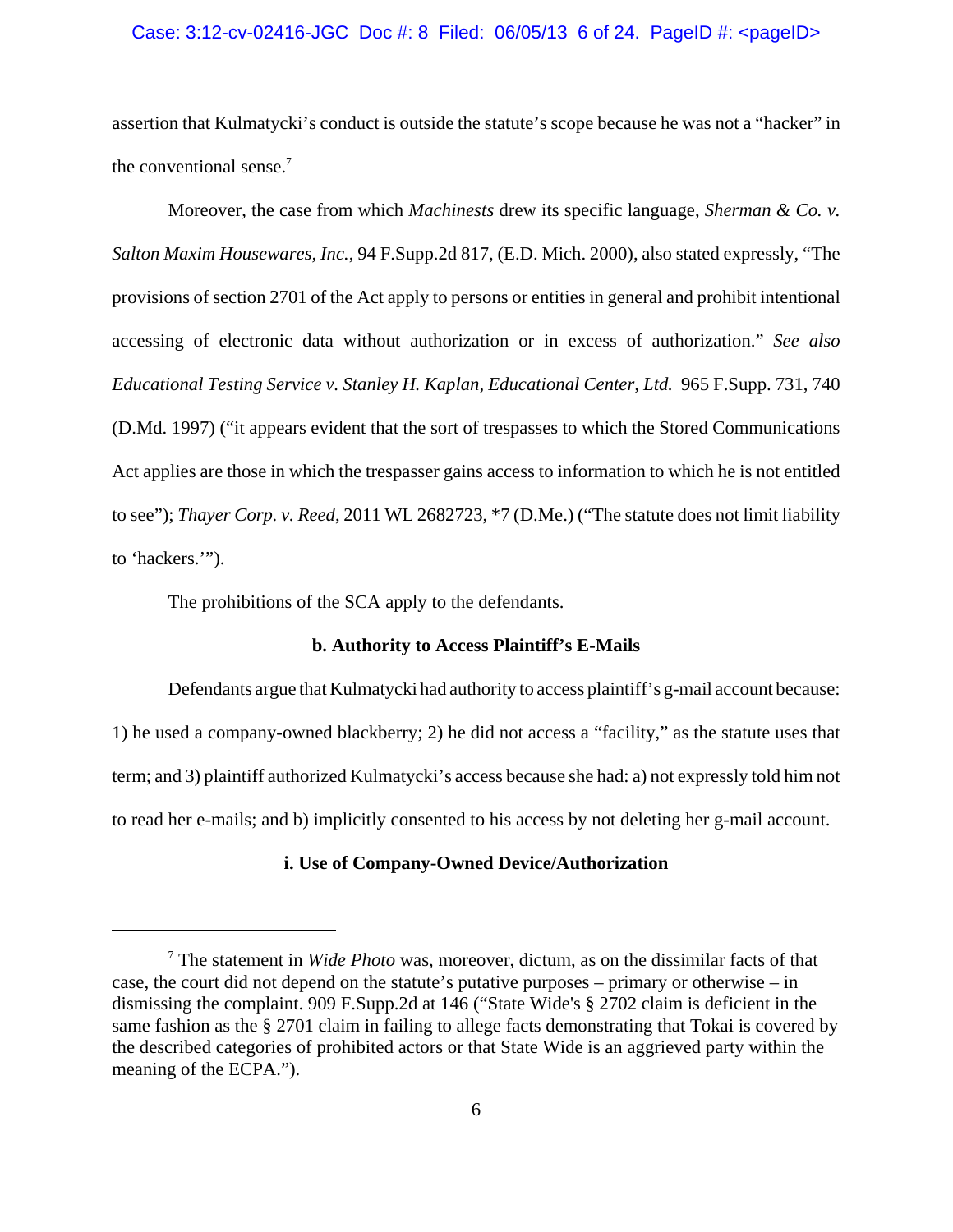#### Case:  $3:12$ -cv-02416-JGC Doc #: 8 Filed:  $06/05/13$  7 of 24. PageID #: <pageID>

Defendants claim that, because Kulmatycki indisputably had authority to use the blackberry on which others were sending e-mails to the plaintiff, he could use it to access those e-mails. In support of this contention, among the cases defendants cite are ones where one family member had accessed e-mails sent to another family member on a family computer. *White v. White*, 781 A.2d 85, 90–91 (N.J. Super. 2001); *State v. Poling*, 938 N.E.2d 1118, 1123 (Ohio App. 2010).

Those cases are readily distinguishable, as they involved joint users of a shared computer. Here, there never was joint use beteween plaintiff and Kulmatycki. Indeed, when Kulmatycki accessed e-mail sent to plaintiff, she was not able to use the blackberry to do likewise.

Other cases which the defendants cite are similarly inapposite. In *Lasco Foods, Inc. v. Hall and Shaw Sales, Marketing & Consulting, LLC*, 600 F.Supp.2d 1045, 1050 (E.D. Mo. 2000), the plaintiff expressly acknowledged the defendants, among whom were former company employees, had "virtually unrestricted access to its information." In other words, at the time the individual defendants had accessed the databases, the plaintiff knowingly, and with its approval, permitted them to do so.

Here, plaintiff neither knew nor approved of Kulmatycki's accessing her e-mails.<sup>8</sup>

<sup>&</sup>lt;sup>8</sup> In *Lasco*, the plaintiff alleged the defendants had exceeded the scope of their authority when accessing company databases before leaving the plaintiff's employ. Rejecting this contention, the court noted the lack of factual support for that allegation in the complaint, and pointed out the plaintiff "has not identified any restricted information that Defendants supposedly accessed." 600 F.Supp.2d at 1050.

In this case, because I find that Kulmatycki lacked authority to access plaintiff's e-mails, at least to the extent that she had yet to open them, I need not reach the issue of whether Kulmatycki violated § 2701(a)(2), which makes liable one who "intentionally exceeds an authorization to access that facility". If, however, I were to find that somehow Kulmatycki had a right of access, he exceeded it by exercising that putative authority 48,000 times over an eighteen month period.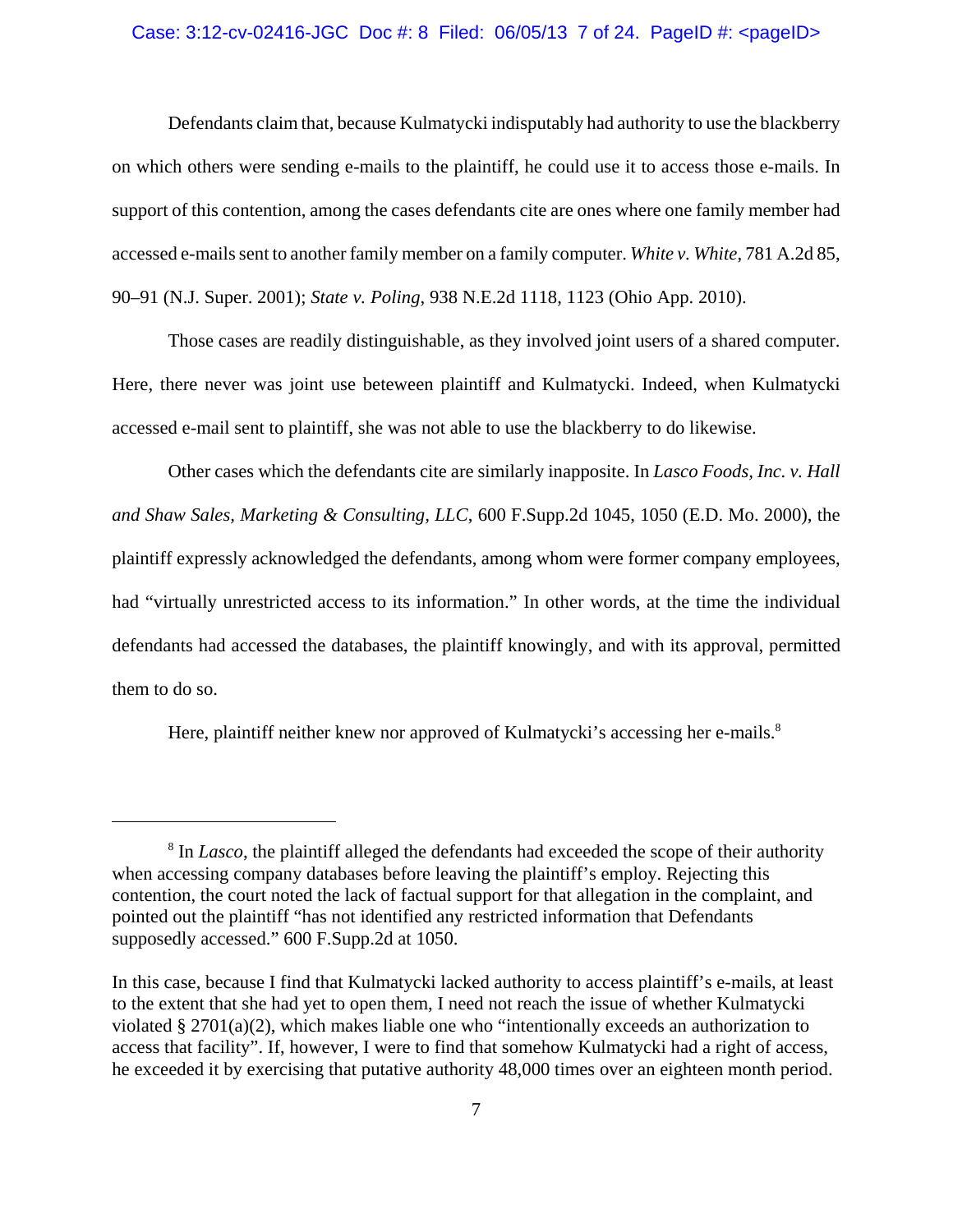## Case: 3:12-cv-02416-JGC Doc #: 8 Filed: 06/05/13 8 of 24. PageID #: <pageID>

In *Sherman, supra*, after a former employee sued the defendant for breach of contract, the defendant company sought leave to counter-sue for a violation of the SCA. Its proposed countercomplaint asserted the former employee had used a computer and a company access code, which one of the company's customers had provided, to access sales data on the customer's database. The plaintiff thereafter provided that data to a competitor. 94 F.Supp.2d at 819.<sup>9</sup>

The circumstances in *Sherman* are likewise distinguishable. As in *Lasco*, the party in *Sherman* claiming a violation of § 2701 acknowledged in its complaint that the alleged miscreant had had authority to access the customer's vendor sales database. *Id.* The company's complaint was that its former employee had not had authority to view *its* sales information on that database and thereafter disclose that information. This contention, the court held, did not pass muster under either § 2701, prohibiting unauthorized access, or § 2702, prohibiting disclosure by service providers of the SCA. *Id.* at 820.

What matters here is that the aggrieved party in *Sherman*, unlike plaintiff here, acknowledged that the alleged intruder had had authority to access the database in the first instance.

To be sure, the court in *Sherman* noted that the former employee had not misused the company's password to access the customer's database. *Id.* at 821. Plaintiff's complaint does not allege password misuse as such.

<sup>&</sup>lt;sup>9</sup> When the former employee had left the plaintiff's employ, it had instructed to customer to deny access to the customer's database. When the events giving rise to the complaint in *Sherman* occurred, the customer had not followed that instruction. 94 F.Supp.2d at 819.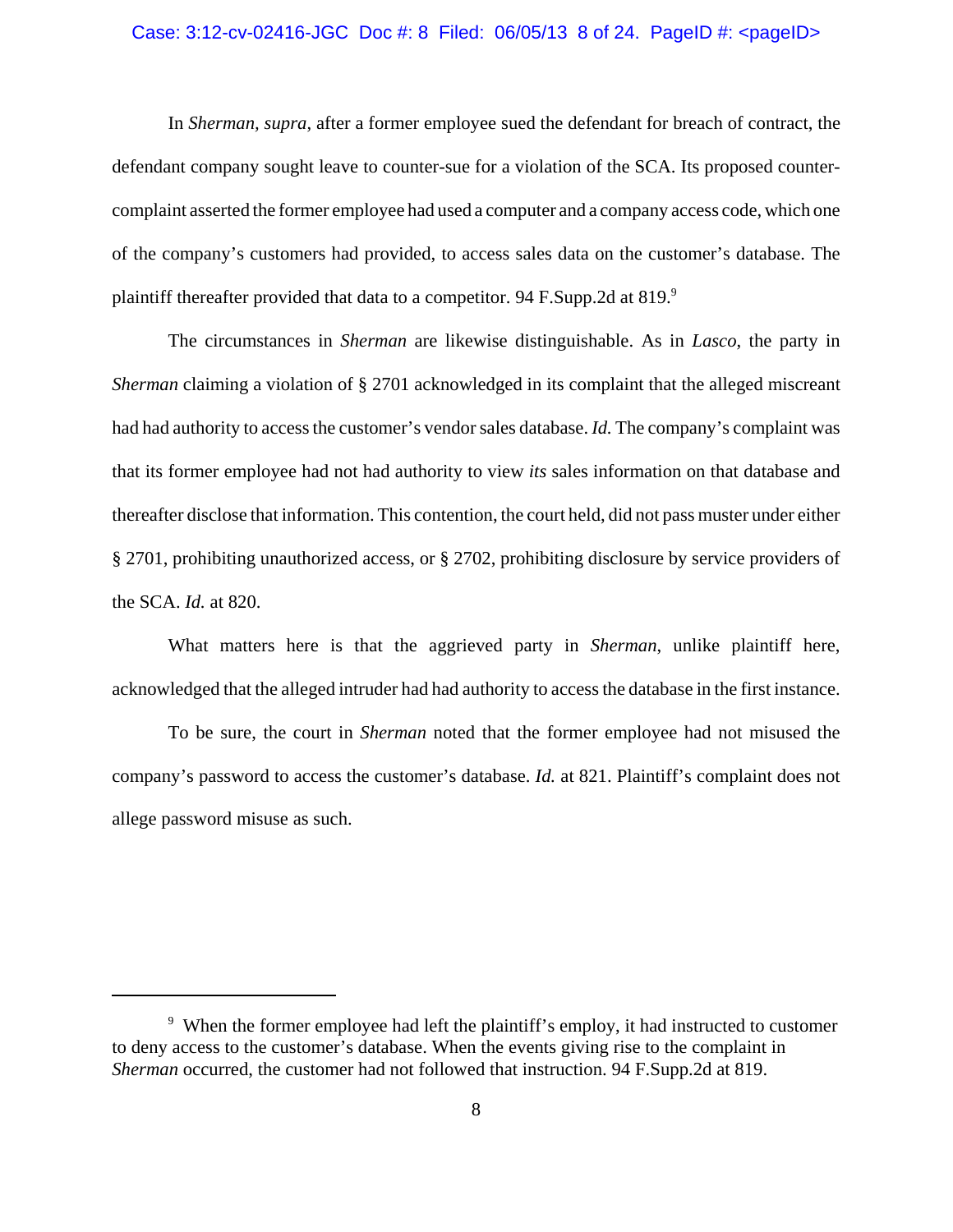#### Case:  $3:12$ -cv-02416-JGC Doc #: 8 Filed:  $06/05/13$  9 of 24. PageID #: <pageID>

While password misuse did not occur here, it does not matter. I find nothing in the statute or anywhere else that suggests – just as with defendants' claim that only hackers are liable – use of a password somehow is an element which a SCA plaintiff must prove.10

I conclude, accordingly, that the mere fact that Kulmatycki used a company-owned blackberry to access plaintiff's e-mails does not mean that he acted with authorization when he did so.

# **ii. Accessing a "Facility"**

Section  $2701(a)(1)$  prohibits "intentionally access[ing] without authorization a facility through which an electronic communication service is provided."

Defendants contend that Kulmatycki's conduct was lawful, because he used the blackberry to open and read plaintiff's e-mails. Their reasoning is that: 1) the blackberry was a "facility" within the meaning of § 2701(a)(1); 2) Kulmatycki was (indisputably) an authorized user of the blackberry; therefore, 3) the SCA permitted him to use such facility to do what he did. Accordingly, defendants conclude, plaintiff fails to state a claim under § 2701.

In support of their argument that the blackberry was a "facility," the defendants point to cases which have held that a personal computer qualifies as a "facility." *See Chance v. Ave. A, Inc*., 165 F.Supp.2d 1153, 1161 (W.D.Wash. 2001); *In re Intuit Privacy Litig*., 138 F.Supp.2d 1272, 1275 n. 3 (C.D.Cal. 2001); *Expert Janitorial, LLC v. Williams*, 2010 WL 908740, \*5 (E.D.Tenn.).

 $10$  If Kulmatycki had authorization to access plaintiff's g-mail account, he necessarily would have had authorization to use her password. If allowed to enter, he was entitled to use the key. This circumstance distinguishes cases finding password misuse. *State Analysis, Inc. v. American Financial Services Assoc*., 621 F.Supp.2d 309, 318 (E.D. Va. 2009); *Cardinal Health 414, Inc. v. Adams*, 582 F.Supp.2d 967, 977 (M.D.Tenn.,2008) (former employee who used former co-worker's log-in information "plainly violated the SCA as a matter of law.").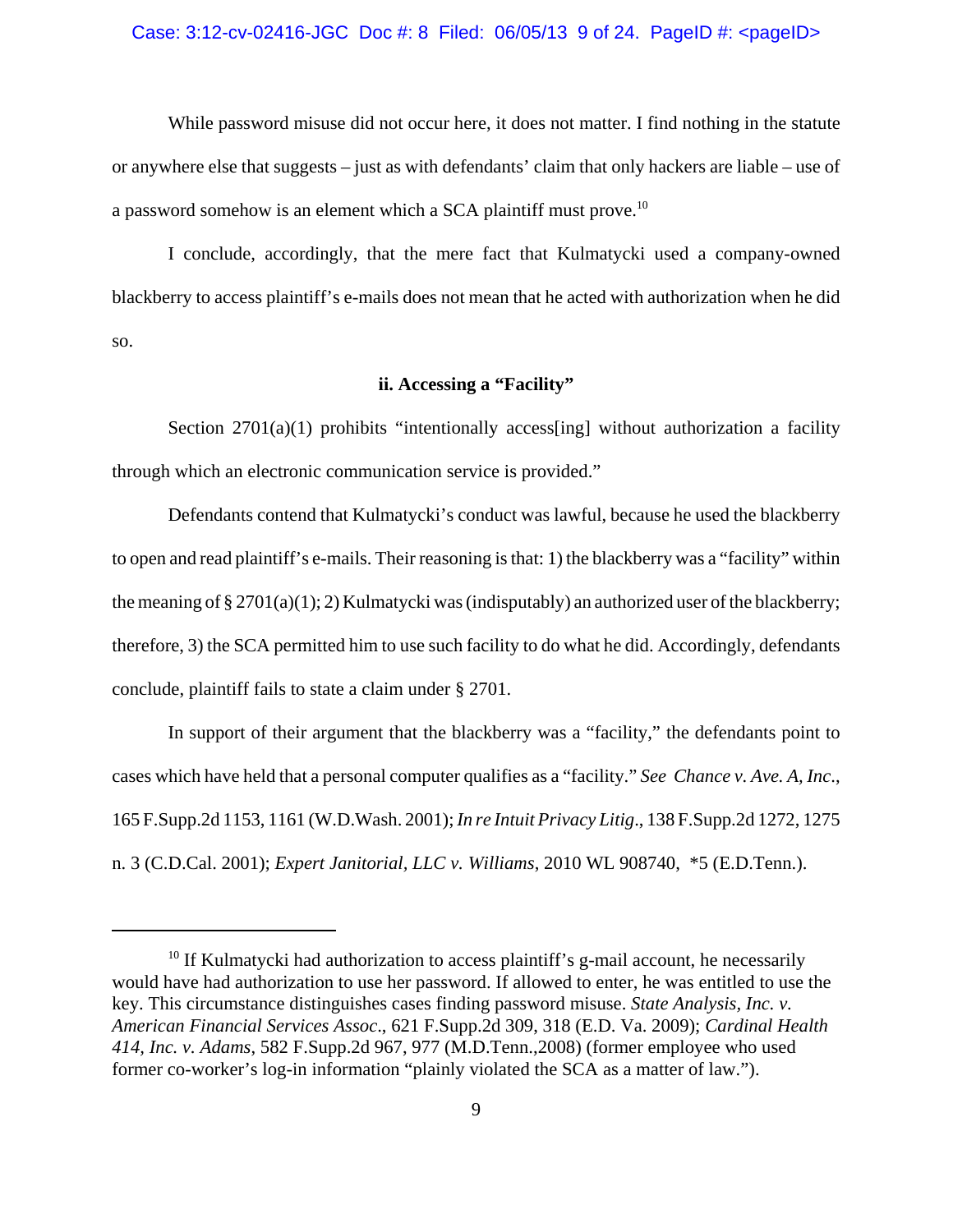# Case: 3:12-cv-02416-JGC Doc #: 8 Filed: 06/05/13 10 of 24. PageID #: <pageID>

I disagree with defendants' reasoning and their contention that a personal computer, much less a blackberry, is a "facility" within  $\S 2701(a)(1)$ .

Neither Title III nor the SCA defines "facility." *Cornerstone Consultants, Inc. v. Production Input Solutions, L.L.C.*, 789 F.Supp. 2d 1029, 1050 (N.D. Iowa 2011); *Freedom Banc Mortg. Servs., Inc. v. O'Harra*, 2012 WL 3862209, \*9 (S.D.Ohio).

The recent decision in *In re iPhone Application Litigation*, 844 F.Supp.2d 1040 (N.D. Cal. 2012), makes clear that a cell phone is not a "facility." After emphasizing, "the computer systems of an email provider, a bulletin board system, or an ISP are uncontroversial examples of facilities that provide electronic communications services to multiple users," the court also acknowledged, "less consensus surrounds the question presented here: whether an individual's computer, laptop, or mobile device fits the statutory definition of a "facility through which an electronic communication service is provided." *Id.* at 1058.

The court in *iPhone* then turned its attention to the cases, noted above, which have equated a personal computer to be a  $\S 2701(a)(1)$  "facility." Those cases, in the court's view, "provide little analysis on this point of law, instead assuming plaintiff's position to be true due to lack of argument and then ultimately ruling on other grounds." *Id*. at 1058-59.

Finding these cases, as I do, unhelpful, the court in *iPhone* looked to and followed the decision in *Crowley v. CyberSource Corp*., 166 F.Supp.2d 1263, 1271 (N.D. Cal. 2001). In *Crowley* the court pointed out that, if the computer which is accessed and the computer through which acces occurs are both "facilities," it would certainly "seem odd that the provider of a communication service could grant access to one's home computer to third parties, but that would be the result of Crowley's argument." Taking this circuitous route, the court observed, "would equate a user with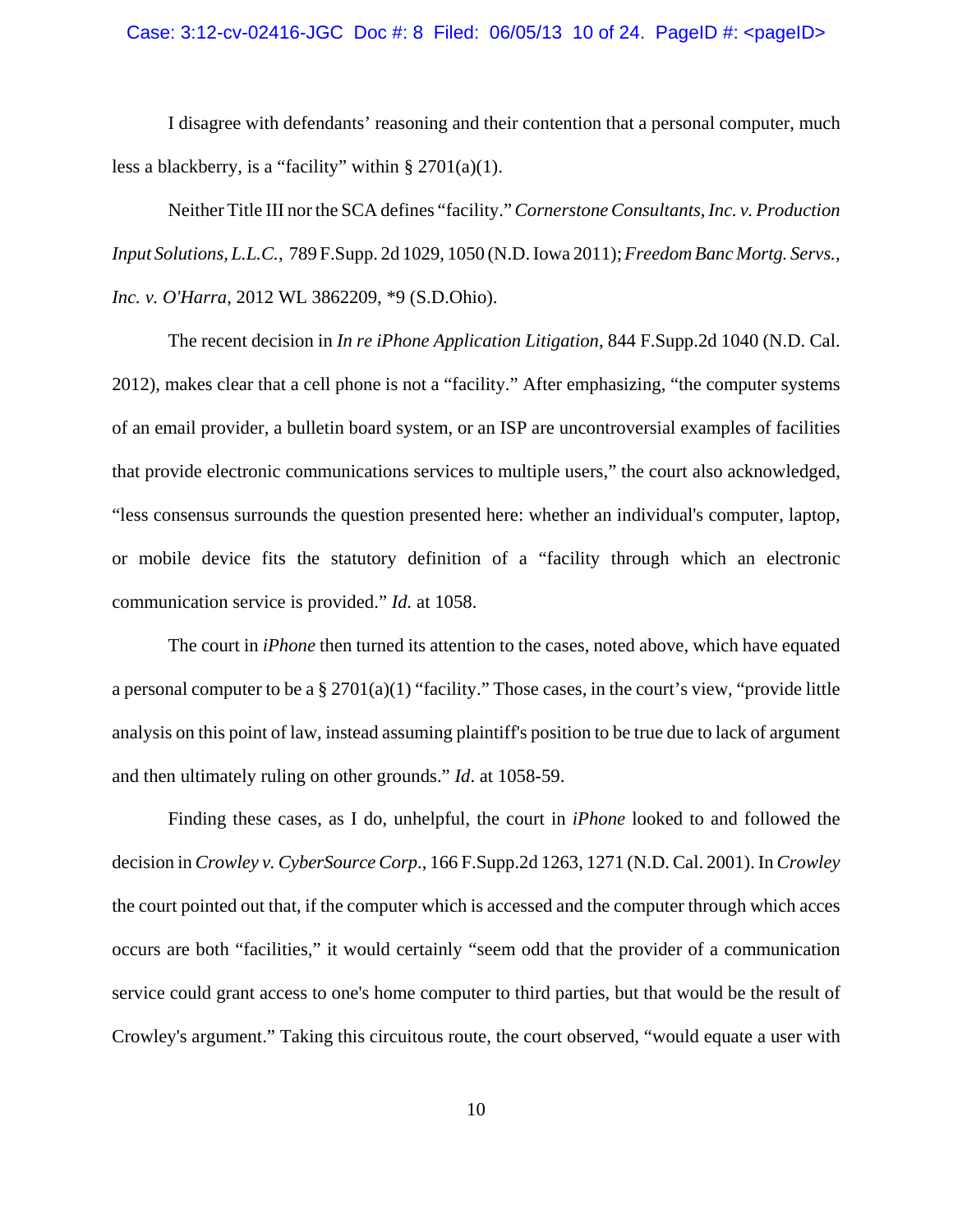## Case: 3:12-cv-02416-JGC Doc #: 8 Filed: 06/05/13 11 of 24. PageID #: <pageID>

a provider and, thus, ignore language in § 2701(c) that treats users and providers as different." *Id*. at 1270. A user of a service, as Kulmatycki was when he accessed plaintiff's e-mails, is not also the provider of those same e-mails.

Thus, the better, more sensible, and harmonious reading of the SCA is that a personal computer, and, *ergo*, a blackberry or cell phone, is not a "facility" within § 2701(a)(1).

Several other courts agree that devices with which a user accesses electronic communications are not "facilities." *Garcia v. City of Laredo*, 702 F.3d 788, 792-93 (5th Cir. 2012); *Cornerstone Consultants, supra*, 789 F.Supp. 2d at 1050 (pertinent "facility" through which an electronic communication service is provided is e-mail server); *Freedom Banc, supra*, 2012 WL 3862209, \*8 ("the relevant 'facilities' that the SCA is designed to protect are not computers that enable the use of an electronic communication service, but instead are facilities that are operated by electronic communication service providers and used to store and maintain electronic storage.").

Instead, the "electronic communications service" resided in the g-mail server, not on the blackberry, and the g-mail server, not the blackberry, was the "facility."

#### **iii. Plaintiff did not Authorize Access to her E-Mails**

Plaintiff deleted the e-mails she had received before leaving Verizon. But she did not also close her g-mail account, though she believed she had done so. Her failure to be more careful, defendants contend, deprives her of any claim under the SCA.

Defendants correctly contend that the essence of plaintiff's complaint is that Kulmatycki accessed her e-mails without her consent. According to them, the plaintiff negligently and/or implicitly consented to his doing so when she returned the blackberry without having ensured that she had deleted her g-mail account.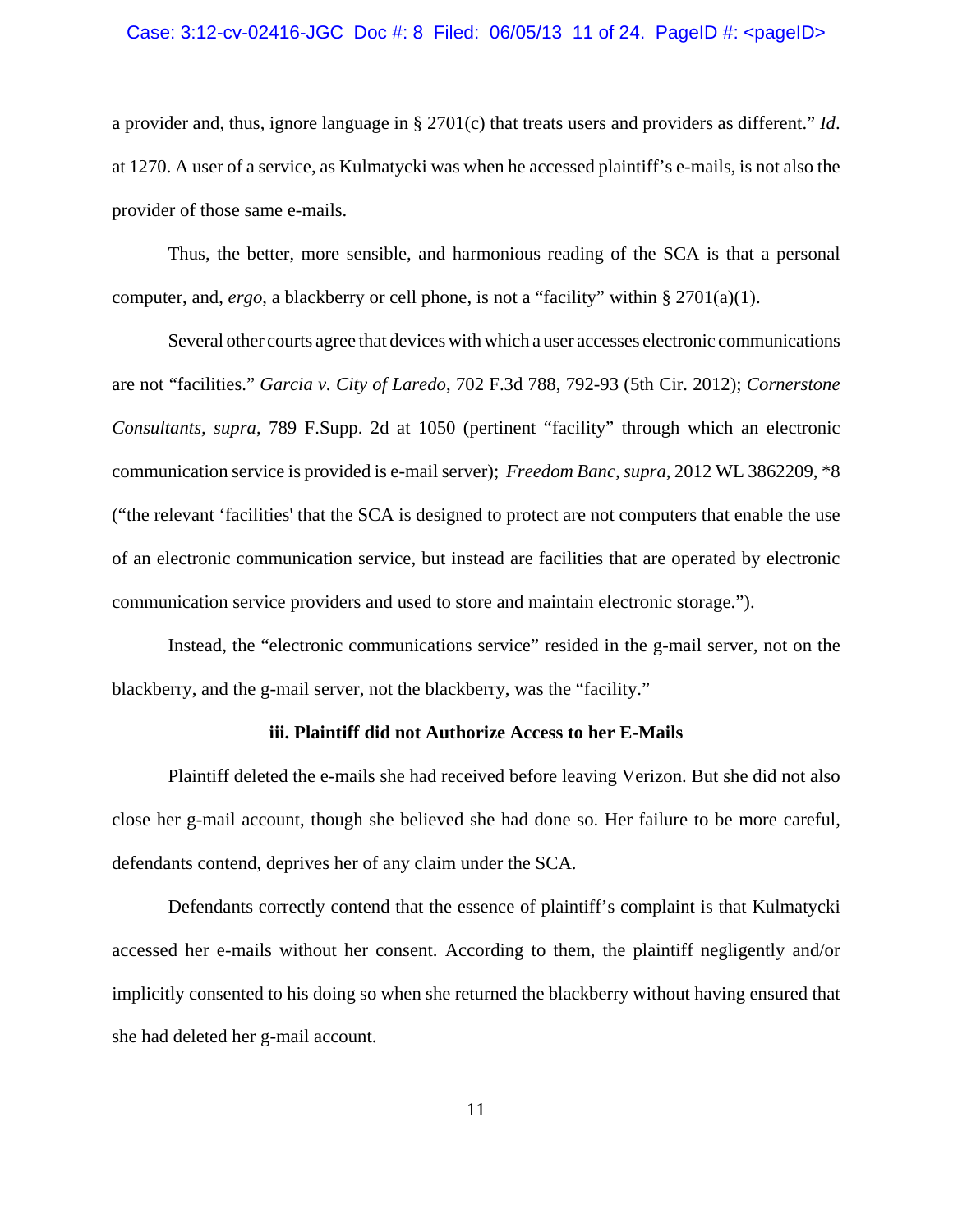### Case: 3:12-cv-02416-JGC Doc #: 8 Filed: 06/05/13 12 of 24. PageID #: <pageID>

Defendants also point out that plaintiff's complaint does not allege that Kulmatycki took any affirmative steps to cause the device to receive e-mails. Nothing in the SCA requires one who accesses a service provider without authorization also to have done something to the equipment to facilitate his access.<sup>11</sup> To the extent that plaintiff has to prove the Kulmatycki did anything "affirmative," she has done so *via* her contention that he read her e-mails. Doing so required opening the e-mails, which was an affirmative act on his part.

Turning to the substance of defendants' contentions, defendants, in effect, contend that plaintiff's negligence left her e-mail door open for Kulmatycki to enter and roam around in for as long and as much as he desired.

This is an unacceptable reading of  $\S$  2701(a)(1), which prohibits "access without authorization," and of the private party consent surveillance provision,  $18$  U.S.C. § 2511(2)(d).<sup>12</sup> To be sure, consent under this provision need not be explicit, it can, as defendants allege, also be implied. *Williams v. Poulos*, 11 F.3d 271, 281 (1st Cir.1993). Negligence is, however, not the same as approval, much less authorization. There is a difference between someone who fails to leave the door locked when going out and one who leaves it open knowing someone be stopping by.

 $<sup>11</sup>$  I also reject any suggestion that plaintiff has to prove that she affirmatively instructed</sup> Kulmatycki and Verizon that they were not permitted to access her g-mail account. To be sure, the court in *Sherman, supra,* found no SCA violation because, as to the former employee, there was never a "clear[ ] and [ ] explicit restriction on access." 94 F.Supp.2d at 821. I find nothing in the statute that requires this sort of prophylaxis as a prerequisite to imposing liability on an unknown and unexpected electronic intruder. At most, if at all, the absence of such directive might be a consideration when determining damages from the intrusion.

<sup>&</sup>lt;sup>12</sup> Section 2518(2)(d) provides, "[i]t shall not be unlawful under this chapter for a person. . . to intercept a[n] . . . electronic communication . . . where one of the parties to the communication has given prior consent to such interception."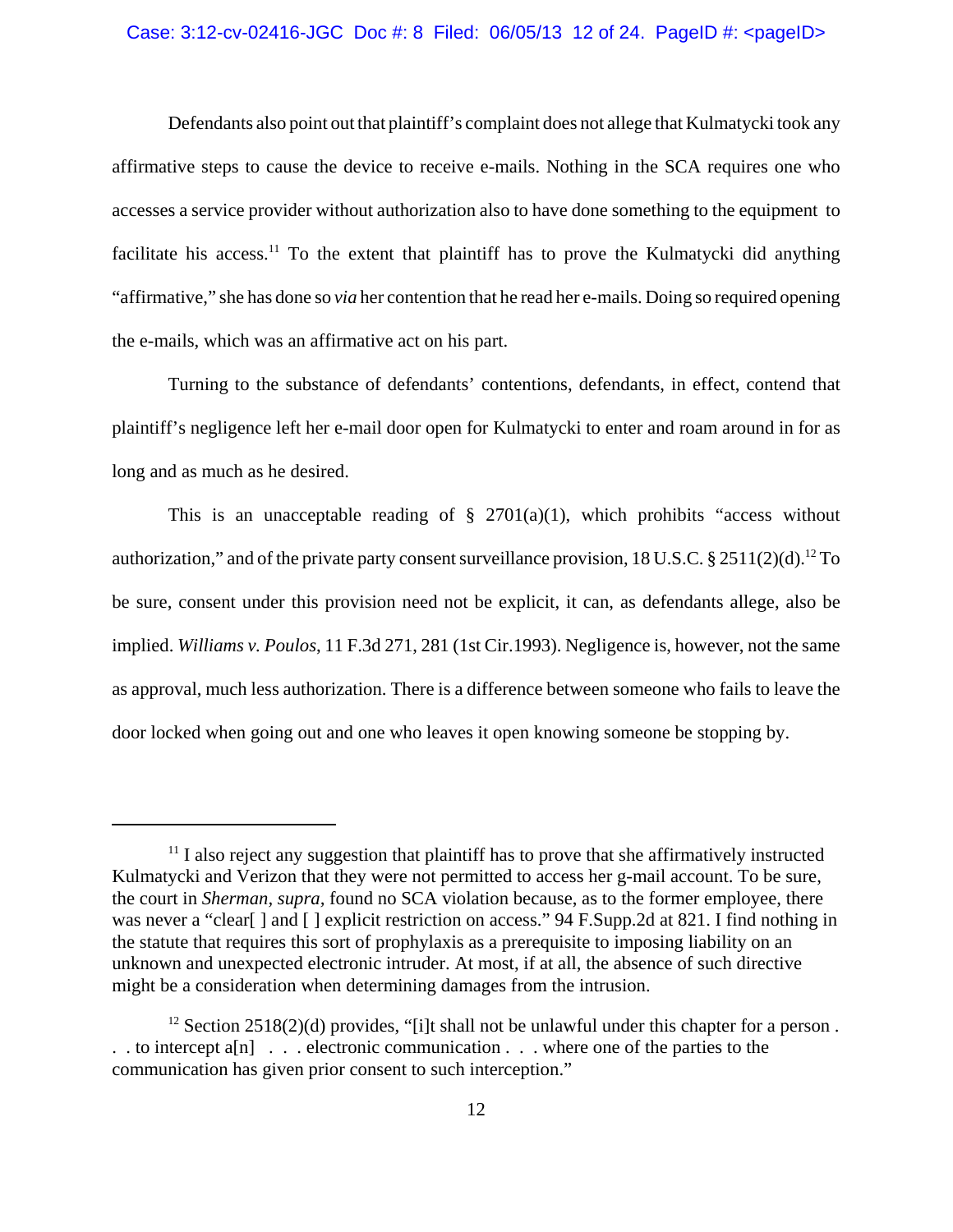#### Case:  $3:12$ -cv-02416-JGC Doc #: 8 Filed: 06/05/13 13 of 24. PageID #: <pageID>

Whether viewed through the lens of negligence or even of implied consent, there is no merit to defendants' attempt to shift the focus from Kulmatycki's actions to plaintiff's passive and ignorant failure to make certain that the blackberry could not access her future e-mail. On this issue, a case involving a claim of implied consent under 18 U.S.C. § 2511(2)(d), *Griggs-Ryan v. Smith,* 904 F.2d 112 (1st Cir. 1990), is instructive:

[I]mplied [consent] is "consent in fact" which is inferred "from surrounding circumstances indicating that the [party] *knowingly agreed to the surveillance*." Thus, implied consent-or the absence of it-may be deduced from "the circumstances prevailing" in a given situation. The circumstances relevant to an implication of consent will vary from case to case, but the compendium will ordinarily include language or acts which tend to prove (or disprove) that a party knows of, or assents to, encroachments on the routine expectation that conversations are private. And the ultimate determination must proceed in light of the prophylactic purpose of Title III-a purpose which suggests that consent should not casually be inferred.

*Id*. at 116-17. (citations omitted) (emphasis supplied). *Accord, Williams, supra,* 11 F.3d at 281.

Indeed, even "knowledge of the capability of monitoring alone cannot be considered implied consent." *Deal v. Spears*, 980 F.2d 1153, 1157 (8th Cir.1992). In that case the court held an employee did not impliedly consent to monitoring of her phone calls when her employer only told her that it might monitor phone calls. *Id.* In this case, where plaintiff believed she had eliminated her g-mail account from the blackberry, she was unaware of the possibility that others might access her future e-mails from that account.

What it takes to find implied consent shows clearly that plaintiff here did give such consent. Thus, in *U.S. v. Workman*, 80 F.3d 688, 693 (2d Cir.1996), the court found an inmate had impliedly consented where a notice by the telephone and prison handbook told him calls would be monitored. Similarly, in *Griggs–Ryan, supra,* 904 F.2d at 118, the plaintiff had been told several times that monitoring of phone calls would occur. In *Shefts v. Petrakis*, 758 F.Supp.2d 620, 631 (C.D. Ill.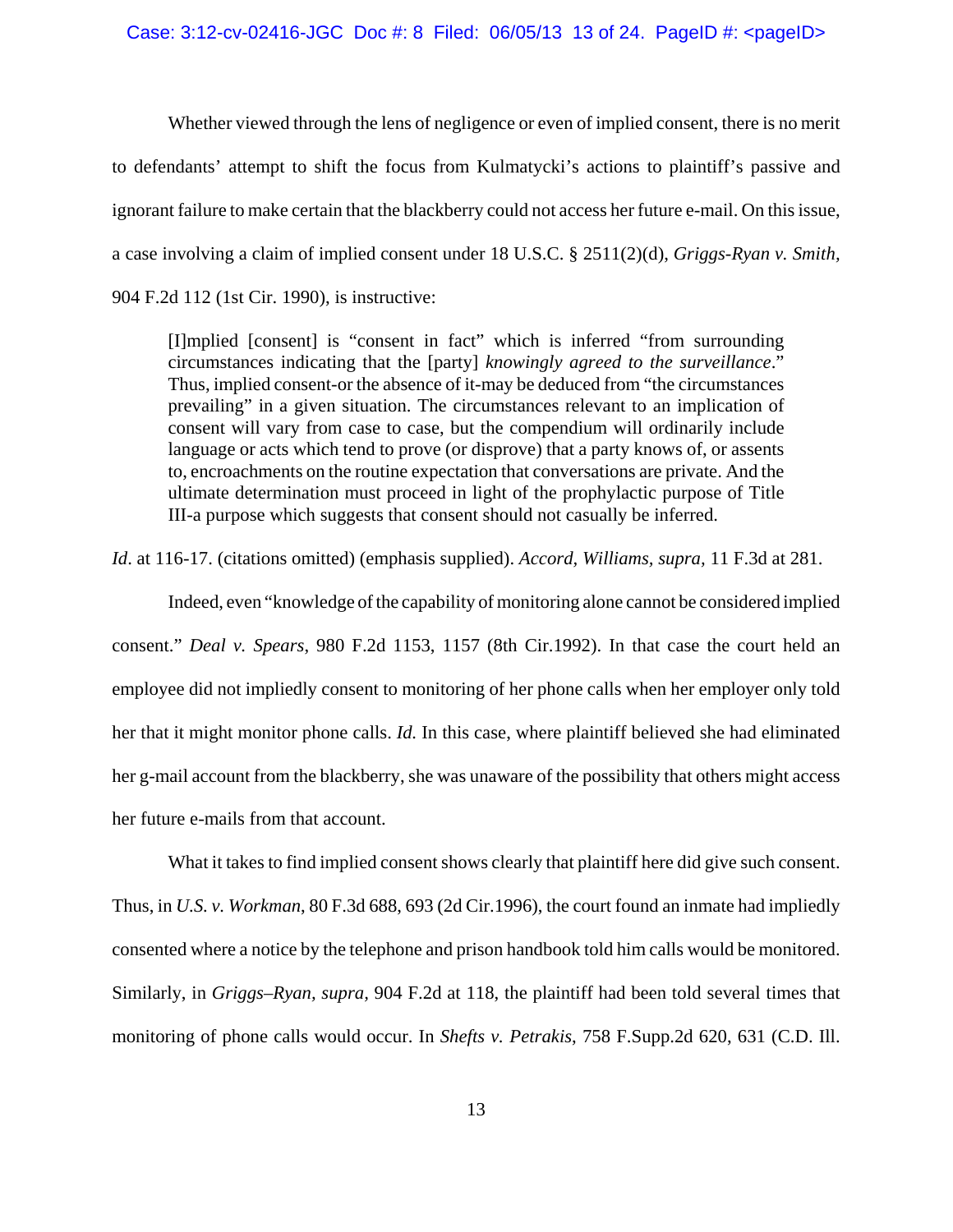#### Case: 3:12-cv-02416-JGC Doc #: 8 Filed: 06/05/13 14 of 24. PageID #: <pageID>

2010), the court found implied consent where the employee manual informed him text messages would be logged.

Consent to access otherwise private electronic communications can, under  $\S 2511(2)(d)$ , constitute authorization to read those communications. Even when a party gives such consent, it is limited by its own terms. An inmate who knows his phone conversations with a friend might be monitored does not expose his communications with his attorney to a jailer's ear. Here, even if plaintiff were aware that her e-mails might be monitored, any such implied consent that the law might perceive in that knowledge would not be unlimited. Random monitoring is one thing; reading everything is another.

## **c. Electronic Storage**

The defendants claim that the the complaint fails to allege sufficient facts to establish that the e-mails Kulmatycki accessed were in "electronic storage" when he accessed them. As previously noted, the SCA incorporates the definition of "electronic storage" in § 2510(17) of Title III: "(A) any temporary, intermediate storage of a wire or electronic communication incidental to the electronic transmission thereof; and (B) any storage of such communication by an electronic communication service for the purposes of backup protection of such communication." 18 U.S.C.  $§$  2510(17).

The defendants argue, and several courts have agreed, that only e-mails awaiting opening by the intended recipient are within this definition. *In re DoubleClick, Inc. Privacy Litig*., 154 F.Supp.2d 497, 511–12 (S.D.N.Y. 2001); *Fraser v. Nationwide Mut. Ins. Co.*, 135 F.Supp.2d 623, 635–36 (E.D.Pa.2001); *U.S. v. Weaver,* 636 F.Supp.2d 769, 771 (C.D.Ill. 2009); *Hilderman v. Enea TekSci, Inc*. 551 F.Supp.2d 1183, 1205 (S.D.Cal. 2008) ("courts have construed subsection (A) as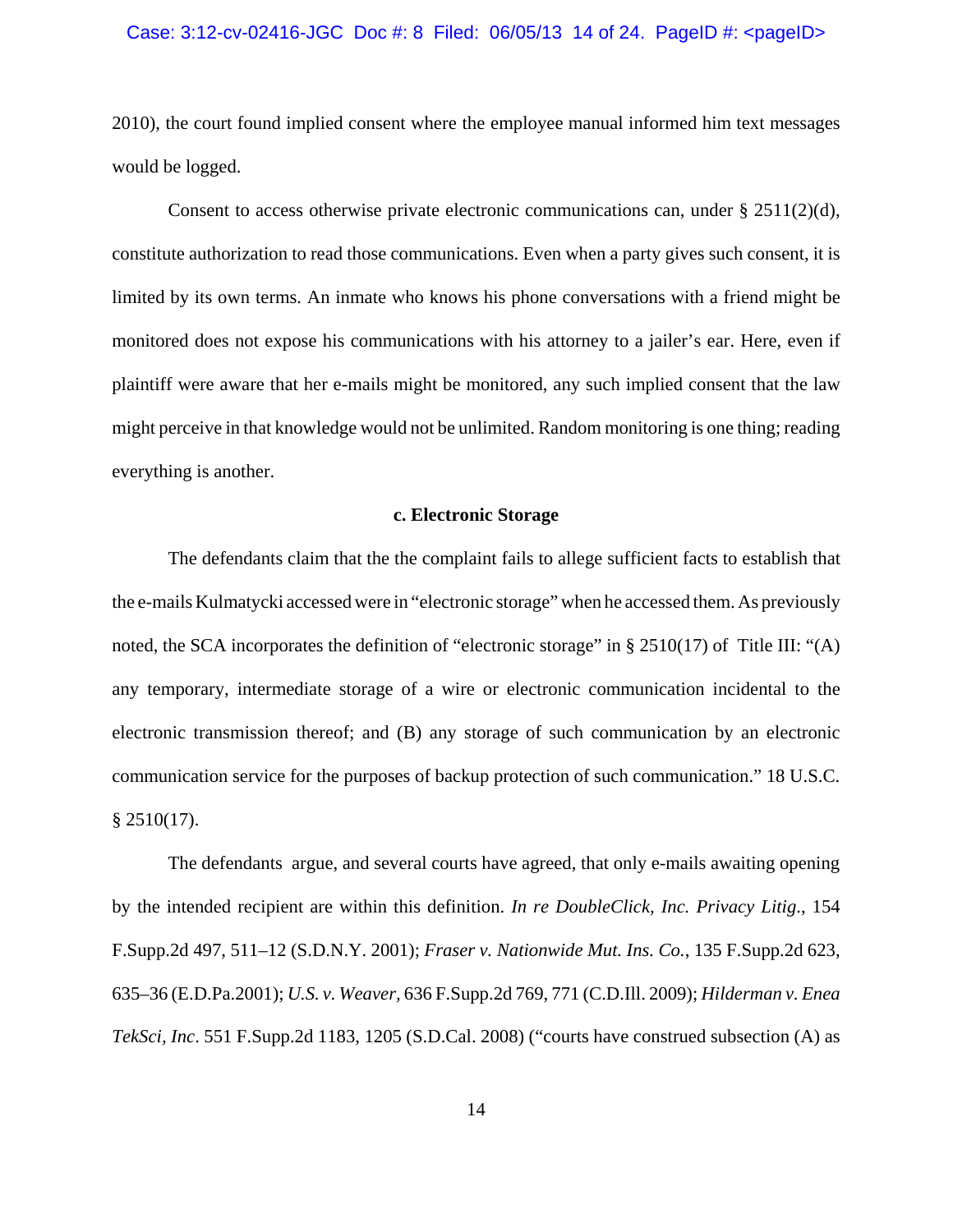#### Case: 3:12-cv-02416-JGC Doc #: 8 Filed: 06/05/13 15 of 24. PageID #: <pageID>

applying to e-mail messages stored on an ISP's server pending delivery to the recipient, but not e-mail messages remaining on an ISP's server after delivery."; *Jennings v. Jennings*, 736 S.E.2d 242, 245 (S.C. 2012).<sup>13</sup> E-mails which an intended recipient has opened may, when not deleted, be "stored," in common parlance. But in light of the restriction of "storage" in § 2510(17)(B) solely for "backup protection," e-mails which the intended recipient has opened, but not deleted (and thus which remain available for later re-opening) are not being kept "for the purposes of backup protection." *Jennings, supra*, 736 S.E.2d at 245.

Thus, plaintiff cannot prevail to the extent that she seeks to recover based on a claim that Kulmatycki violated the SCA when he accessed e-mails which she had opened but not deleted. Such e-mails were not in "backup" status as § 2510(17)(B) uses that term or "electronic storage" as § 2701(a) uses that term.

With regard to e-mails which plaintiff had yet to open before Kulmatycki did so, defendants argue that her allegations about her unopened e-mails being in electronic storage fail the *Twombly/Iqbal* test. This is so, because plaintiff does not specify which of the 48,000 e-mails which Kulmatycki allegedly accessed were awaiting opening by plaintiff.

<sup>&</sup>lt;sup>13</sup> Courts taking a contrary view, and concluding that  $\S 2510(17)(B)$  "backup storage" includes opened, undeleted e-mails are in a minority and involve, in my view, a strained reading of that provision. *See Theofel v. Farey-Jones*, 359 F.3d 1066, 1071 (9th Cir. 2004) ("prior access is irrelevant to whether the [e-mails] at issue were in electronic storage."). *See generally* Kerr, A User's Guide to the Stored Communications Act, and a Legislator's Guide to Amending It, 72 Geo. Wash. L.Rev. 1208, 1217 (2004) ("*Theofel* is quite implausible and hard to square with the statutory test."). Moreover, that the Sixth Circuit would follow *Theofil* and extend SCA protection to opened but undeleted e-mails is doubtful. *See U.S. v. Warshak*, 631 F.3d 266, 291 (6th Cir. 2010) (quoting Kerr, *supra*).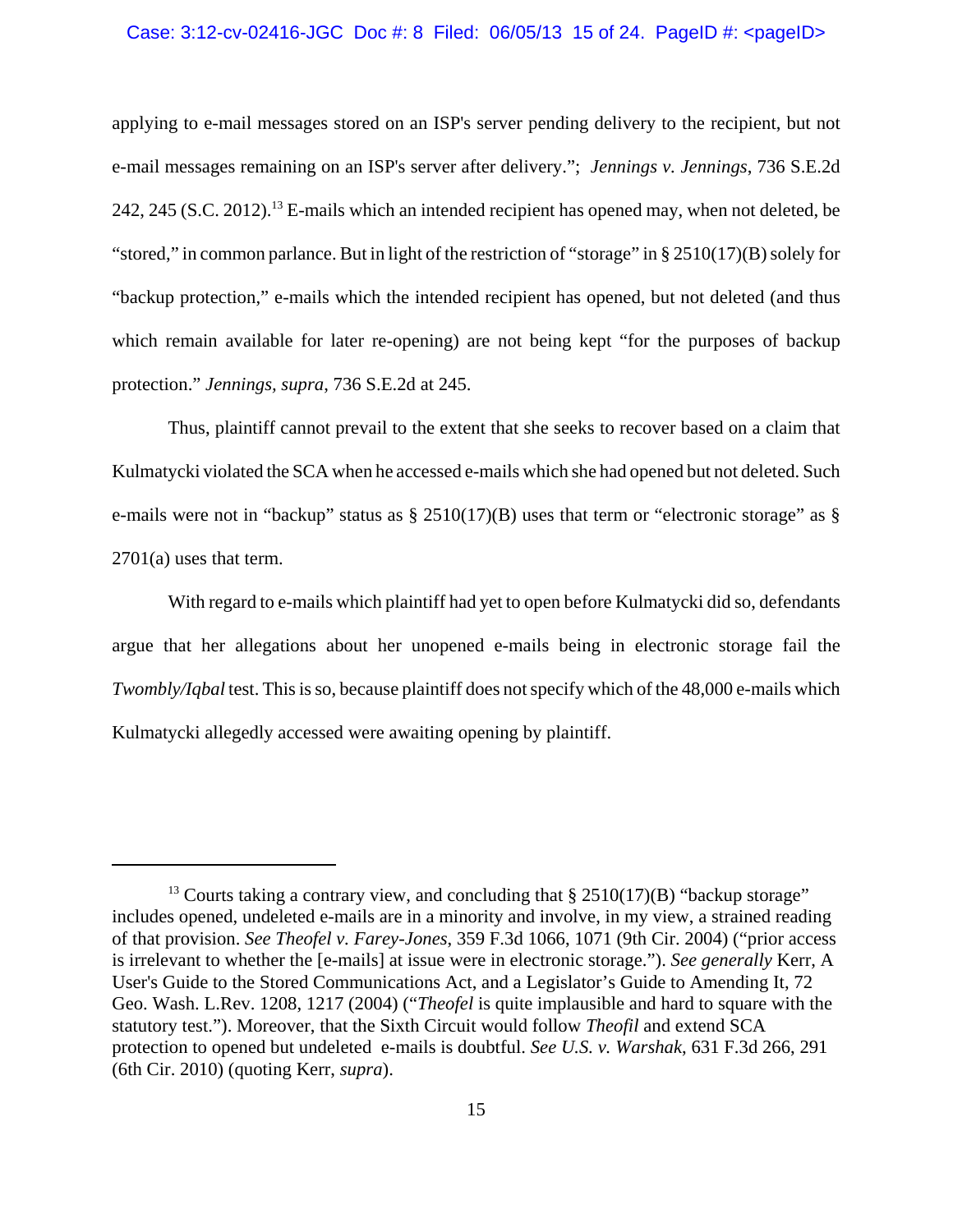### Case: 3:12-cv-02416-JGC Doc #: 8 Filed: 06/05/13 16 of 24. PageID #: <pageID>

Given the volume of e-mails which plaintiff alleges Kulmatycki opened, I believe that I can draw a fair and plausible inference that Kulmatycki opened some of those e-mails before plaintiff did, and thus, in doing so, violated  $\S 2701(a)$ .<sup>14</sup>

Plaintiff's complaint adequately alleges that Kulmatycki violated § 2701(a) when he opened e-mails before she did.

In light of the foregoing, I overrule defendants' complaint to the extent that it seeks dismissal *in toto* of plaintiff's SCA claim. I grant it, however, to the extent that plaintiff seeks to recover for his opening of e-mails which she had opened before he did.

### **d. Verizon's Vicarious Liability**

Plaintiff alleges, and defendants acknowledge, that Kulmatycki's actions were within the scope of his employment by Verizon and in furtherance of its interest. Defendants seek dismissal of Verizon on the basis that it may be exempt from liability under§ 2701(c)(1). That provision states that an entity providing an electronic communications service is exempt from the Act.

 $14$  At this stage of this case, it appears that the extent of Kulmatycki's violation is a matter of damages, rather than of liability *ab initio*. While the jury cannot speculate as to damages, it can consider circumstantial proof as to such issues as how often and when plaintiff and Kulmatycki accessed her g-mail account. Or, it may be possible (though I simply don't know whether it is), for forensic analysis to ascertain when each of them accessed a message, and thereby, possibly, arrive at a very precise figure with regard to which e-mails plaintiff had and had not opened before Kulmatycki did.

These are matters for the forthcoming stages of this case. For now, I only conclude that plaintiff has stated a plausible, albeit circumstantial, claim that Kulmatycki opened some e-mails before she did. After all, 48,000 e-mails during an eighteen-month period is a daily average of something less than 100. That Kulmatycki opened some of plaintiff's e-mails before she did is likely enough for now. On the other hand, it is highly unlikely that he opened, on average, 100 of plaintiff's e-mails every day before she did.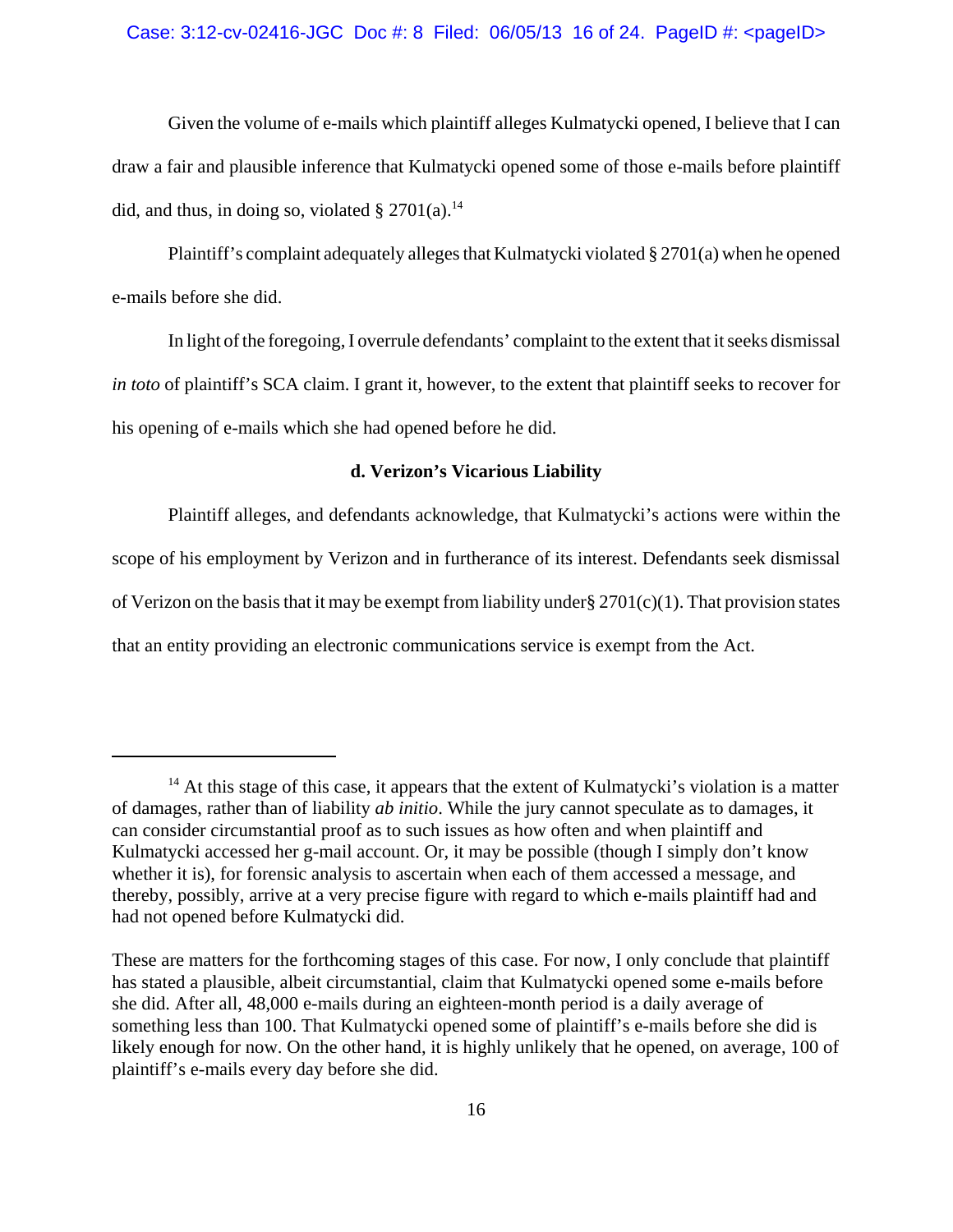# Case: 3:12-cv-02416-JGC Doc #: 8 Filed: 06/05/13 17 of 24. PageID #: <pageID>

In support of this supposition, defendants contend that the complaint does not make clear whether plaintiff's g-mail account was separate from the account Verizon provided for her workrelated use. If so, then, according to defendants, Verizon would have become a provider of electronic communication services and within the exemption of  $\S 2701(c)(1)$ .

Once again, defendants look outside the four corners of plaintiff's complaint for assistance. All that plaintiff had to assert was that she had a g-mail account and Kulmatycki accessed her emails without authorization. She has done so.

It is up to defendants to develop the evidentiary and legal basis for their challenge, which is in the nature of an affirmative defense. A plaintiff does not bear the burden of anticipating defenses and pleading over them in order to avoid Rule 12(b) dismissal. *Veney v. Hogan*, 70 F.3d 917, 921(6th Cir. 1995) ("the plaintiff need not fully anticipate the defense in the complaint"), *overruled in part on other grounds*, *Goad v. Mitchell*, 297 F.3d 497 (6th Cir. 2002).

Plaintiff has, in any event, asserted, and defendants have admitted that Kulmatycki was acting within the scope of his employment and in furtherance of Verizon's interests when he accessed plaintiff's e-mails. Defendants' motion does not challenge plaintiff's actual theory of liability – namely, that Verizon is vicariously liable for Kulmatycki's actions, much less shown that conventional master-servant liability law does not apply.

I overrule defendants' motion to dismiss Verizon.

## **2. Title III**

Plaintiff claims that Kulmatycki's conduct included not only accessing her stored electronic communications, but disclosing those communications to others. This, she contends, gives rise to a cause of action under 18 U.S.C. § 2520, the civil liability provision of Title III.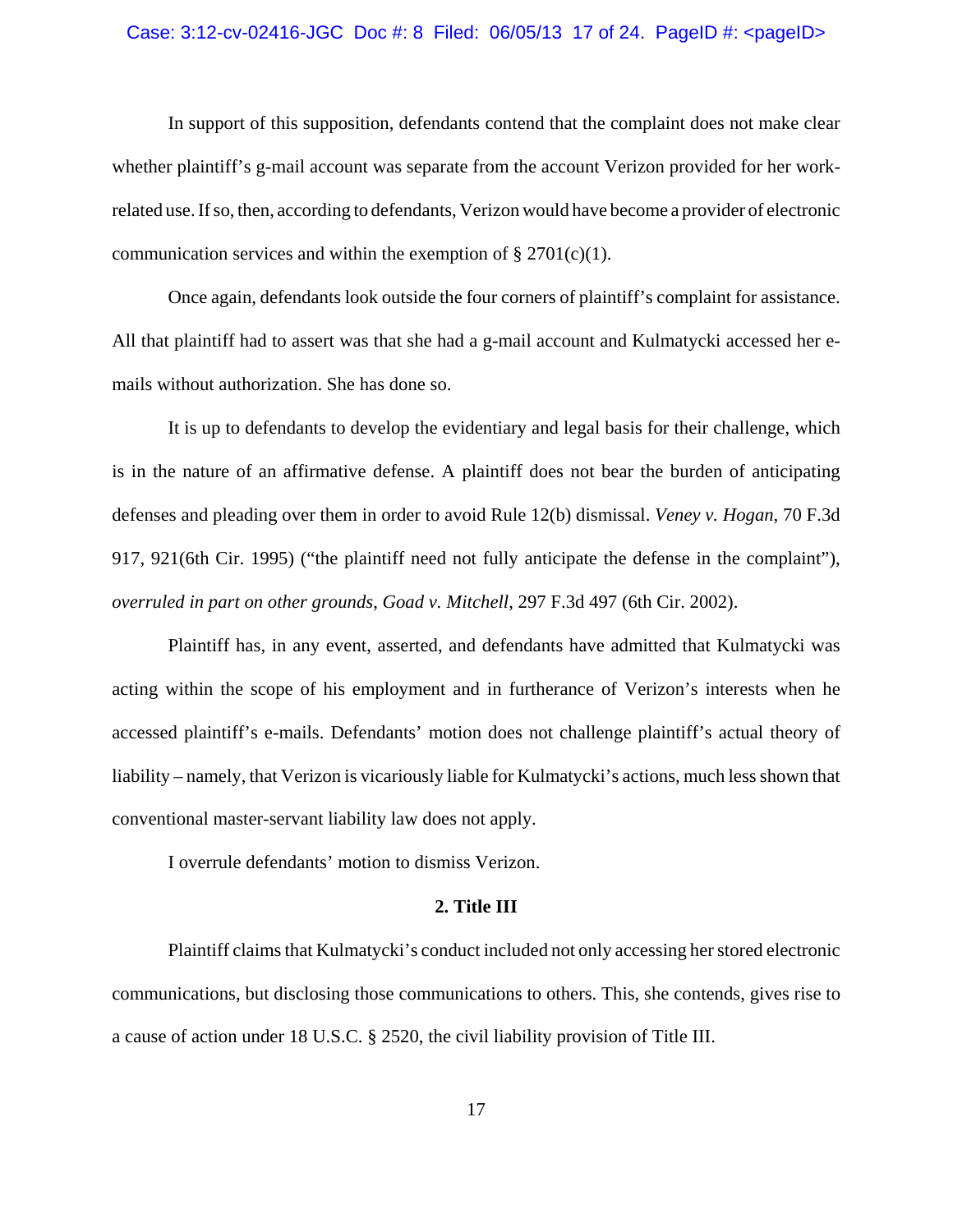#### Case: 3:12-cv-02416-JGC Doc #: 8 Filed: 06/05/13 18 of 24. PageID #: <pageID>

Defendants claim that plaintiff has failed to state a cause of action under § 2520. They base their contention on two provisions of Title III, 18 U.S.C. § 2510(4) and § 2510(5), found in the statute's definition section.

Section 2510(4) defines "intercept" to mean "the aural or other acquisition of the contents of any wire, electronic, or oral communication through the use of any electronic, mechanical, or other device.

Section 2510(5) defines "electronic, mechanical, or other device" to mean "any device or apparatus which can be used to intercept a wire, oral, or electronic communication other than" certain exceptions not applicable here.

The term "interception" in § 2510(4) does not encompass electronic communications stored, as the e-mails here were, for the intended recipient's retrieval on her own computer. *E.g., Fraser v. Nationwide Mutual Insurance Co.*, 352 F.3d 107, 113 (3d Cir.2003); *Steve Jackson Games, Inc. v. Secret Service*, 36 F.3d 457 (5th Cir.1994); *Konop v. Hawaiian Airlines, Inc*., 302 F.3d 868 (9th Cir.2002); *United States v. Steiger*, 318 F.3d 1039, 1047 (11th Cir.2003).

In response, plaintiff points to the Seventh Circuit's decision in *U.S. v. Szymuszkiewicz*, 622 F.3d 701 (7th Cir. 2010). In that case, the defendant installed a "rule" on his supervisor's computer. The device caused the defendant's computer to receive the e-mail whenever the supervisor's e-mail service provider sent a message to the supervisor's computer. *Id*. at 703. Thus, the defendant acquired the e-mail from the service provider directly and concurrently, not by later accessing the service provider's computer. Receipt of the e-mail by each within "no more than an eyeblink" constituted interception by the defendant under § 2510(5). *Id.* at 706.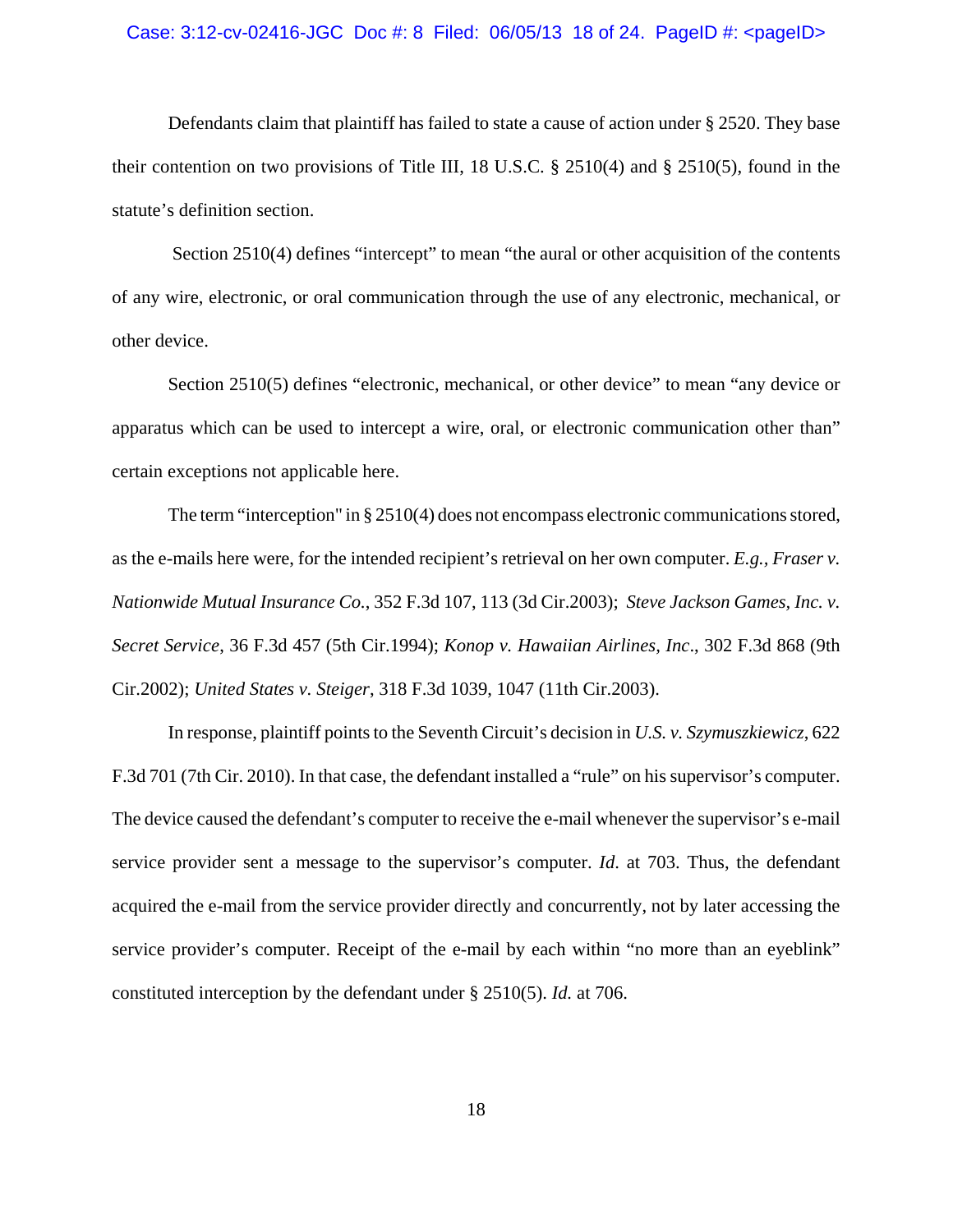Here, in contrast, Kulmatycki went to the server's computer, where plaintiff's g-mail account

was to be found. By then, g-mail had already sent the message to plaintiff's computer.

Kulmatycki did not, therefore, "intercept" plaintiff's e-mail, and Title III does not cover his actions.

That being so, the defendants' motion to dismiss plaintiff's Title III claim is well-taken.<sup>15</sup>

# **3. Invasion of Privacy: Intrusion into Seclusion**

Plaintiff claims that Kulmatycki's actions give rise to an Ohio common-law tort claim for

invasion of privacy/ intrusion into seclusion. With regard to such claim, the court in *Moore v. Univ.*

*Hospitals of Cleveland Medical Center*, 2011 WL 5554272, \*4 (N.D.Ohio) stated:

Citing Section 652B of the Restatement of Torts 2d, the Ohio Supreme Court [has] said, "[o]ne who intentionally intrudes, physically or otherwise, upon the solitude or seclusion of another or his private affairs or concerns, is subject to liability to the other for invasion of his privacy, if the intrusion would be highly offensive to a reasonable person." *Sustin v. Fee*, 69 Ohio St.2d 143, 431 N.E.2d 992, 993–94 (Ohio 1982). The key language is that the affairs or concerns must be private to rise to be actionable as an invasion of privacy. *See Olson v. Holland Computers, Inc*., 2007 WL 2694202, at  $*4$  (Ohio Ct.App.2007) ("In order to establish a wrongful intrusion into private activities, a plaintiff must show that he or she had a reasonable expectation of privacy in the area allegedly intruded."

In *Moore*, the court granted summary judgment to the defendant as to plaintiff's claim that

it had "broken into" the e–mail account which the defendant provided. The court found the plaintiff had failed to allege evidence to support his claim. In addition, it also found plaintiff had not established, in the face of defense evidence of warnings about monitoring, that he had had a reasonable expectation of privacy. *Id., \*4.*

 $15$  It is not necessary to consider the parties' arguments about Kulmatycki's use of a "device" under the statute, as that is a moot issue in light of the lack of interception in this case.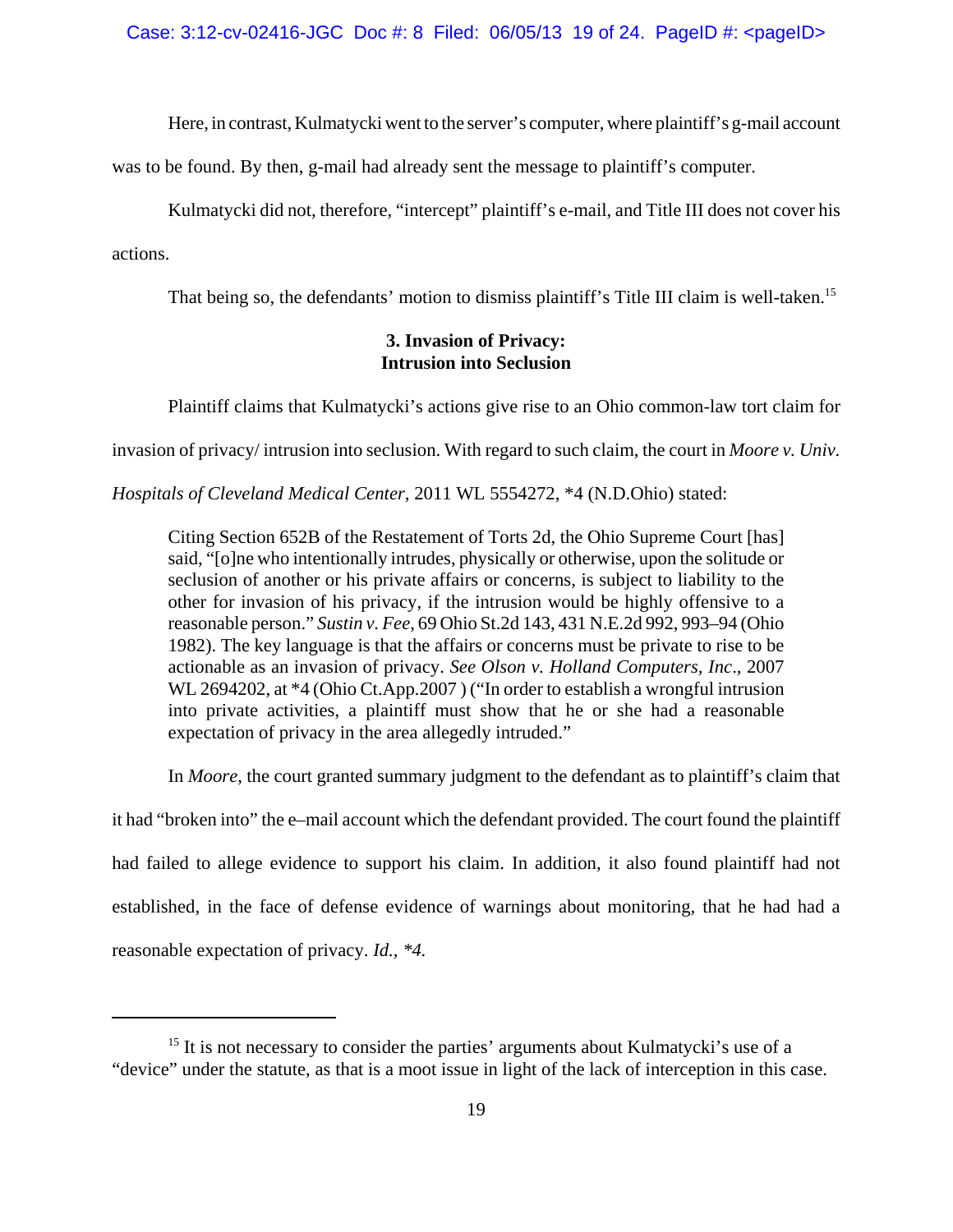#### Case: 3:12-cv-02416-JGC Doc #: 8 Filed: 06/05/13 20 of 24. PageID #: <pageID>

Although this decision properly states the applicable law as to the elements of plaintiff's claim, defendants' reliance on it to justify dismissal is misplaced. This is so, because, as plaintiff points out, I cannot consider the contents of defendants' employee handbook, which it attached an exhibit to the motion to dismiss. Considering that exhibit, much less whether it constituted a defense to plaintiff's claim would, at this stage, be entirely premature.

Moreover, it would be one-sided. Courts in Ohio apply a totality of the circumstances test to determine whether an individual has a reasonable expectation of privacy. *See, e.g., State v. Corbin*, 194 Ohio App.3d 720, 727 (2011); *see also Savoy v. U.S.*, 604 F.3d 929, 935 (6th Cir. 2010) (applying state totality of circumstances law in case involving state tort claims of intrusion *via* videotaping).

Many factors can affect whether plaintiff's expectations that no one would intrude into her e-mail account, particularly in light of her unawareness of Kulmatycki's ability to do so. Indeed, the precise terms of the warning matter. With regard to what one might expect from a warning of the possibility of occasional, random monitoring is one thing, total absorption is another. Here there are, in any event, several preliminary issues that have yet to be addressed. Among these, aside from the content of the warning, are just what did Kulmatycki do, when did he do it, what were his motives, when might plaintiff have become aware of his intrusions, and what and from whom had she learned about using her company blackberry for a personal e-mail account. These and other factors may have a bearing on the reasonableness of what plaintiff might reasonably have expected when she returned her blackberry.

Otherwise, with regard to the elements of this tort, I find plaintiff's claim survives the pending motion. Her e-mails were highly personal and private. A reasonable jury could find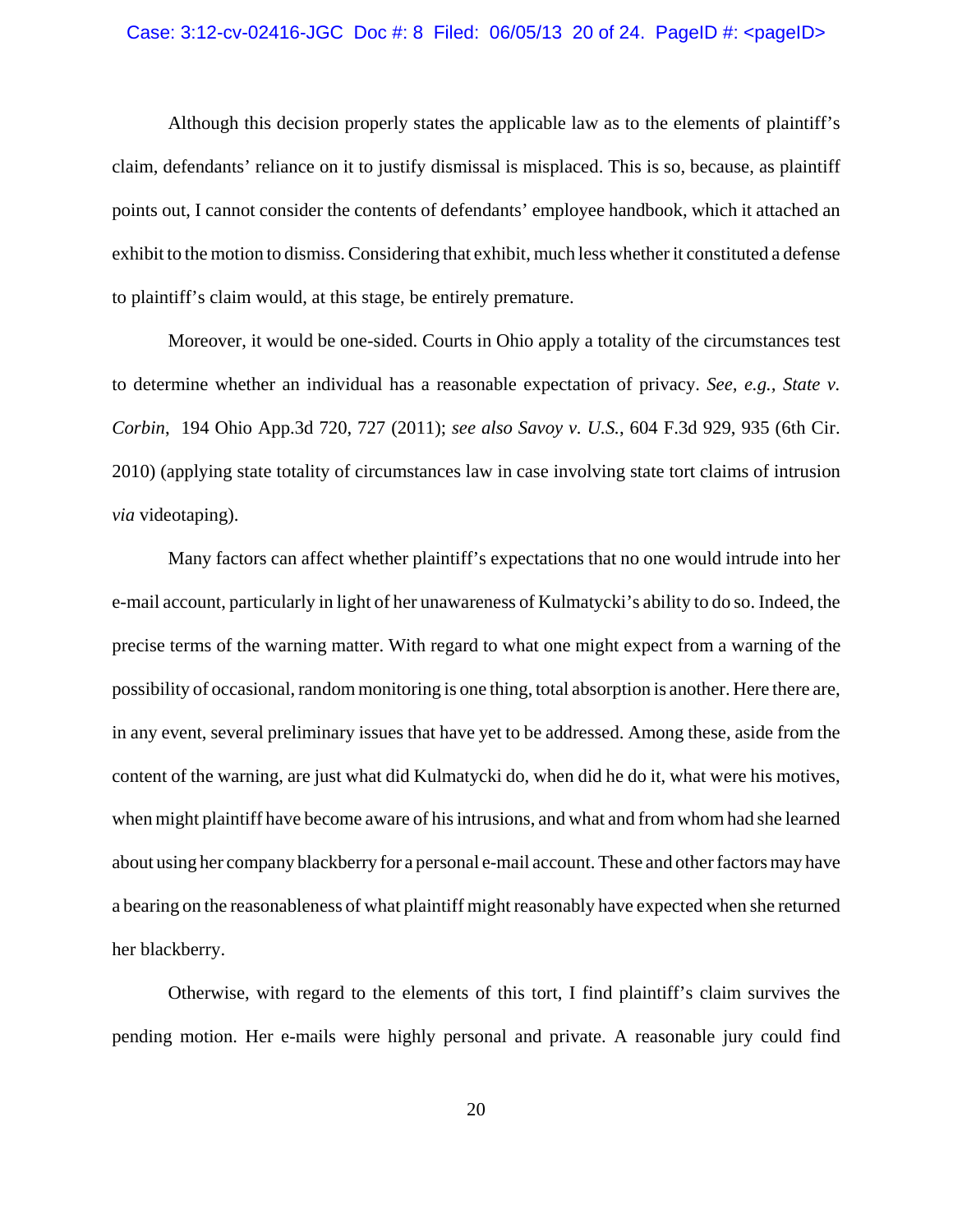#### Case: 3:12-cv-02416-JGC Doc #: 8 Filed: 06/05/13 21 of 24. PageID #: <pageID>

Kulmatycki's reading of tens of thousands of such private communications, if proven to have occurred, "highly offensive."

I find that plaintiff has stated a viable claim for privacy/intrusion into seclusion. *See Eysoldt v. ProScan Imaging*, 194 Ohio App.3d 630, 639 (Ohio App. 2011) (evidence sufficient that

defendant turned plaintiff's e-mail accounts over to third party who could read them).

# **4. Claim Under O.R.C. § 2913.04**

Plaintiff asserts a claim under O.R.C. §§ 2307.60, .61 , which permit a person injured by another's criminal conduct to recover against the perpetrator of the crime. In this case, O.R.C. § 2913.04(B) defines the crime on which plaintiff bases her claim:

No person, in any manner and by any means, including, but not limited to, computer hacking, shall knowingly gain access to, attempt to gain access to, or cause access to be gained to any computer, computer system, computer network, cable service, cable system, telecommunications device, telecommunications service, or information service without the consent of, or beyond the scope of express or implied consent of, the owner of the computer, computer system, computer network, cable service, cable system, telecommunications device, telecommunications service, or information service or other person authorized to give consent.

The defendants assert two ground for dismissal: plaintiff did not own the blackberry, so that

they were entitled to use it to gain access to her g-mail account, and, in any event, the statutory purpose is to deter computer hacking.

Defendants misread these very broad and inclusive provisions of this remedial statute. It says nothing about who owns the means of intrusion: indeed, it is as likely that an intruder would use his or her own device as he or she would use someone else's device to gain access to that person's computer or computer-based information.

Second, and even more completely off the mark, the defendants claim that this is simply an anti-hacking statute, and has nothing to do with a finding out something that he or she has no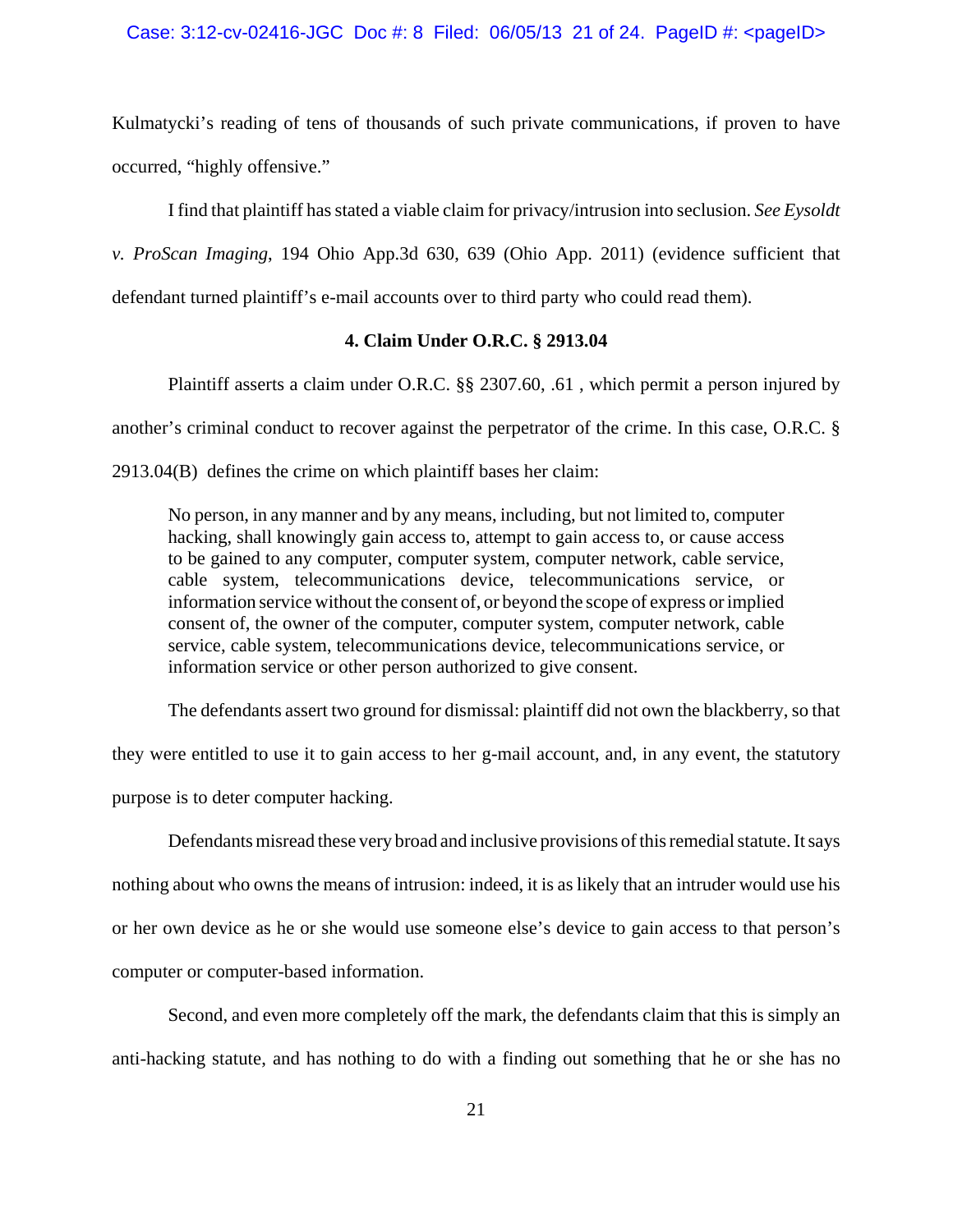#### Case:  $3:12$ -cv-02416-JGC Doc #: 8 Filed: 06/05/13 22 of 24. PageID #: <pageID>

business or right to find out. By its own terms, the statute states, "including but not limited to, computer hacking." In plain English, "including but not limited to" is not a term of limitation, but one of limitless expansion.

In any event, cases applying O.R.C. § 2913.04(B) have encompassed a broad range of misconduct. Appellate courts have upheld convictions of defendants who have: misused a work computer to access a work-related database with a personal, non-work related motive, *State v. Claborn*, 2012 WL 1078930, \*2 (Ohio App.), entered computer network and caused damage, *State v. Holt*, 2011 WL 1204330, \*1 (Ohio App.), locked the victims out of their internet accounts, used the victims' names to send vulgar messages to others, and sent vulgar messages about the victims to others, *State v. Cline*, 2008 WL 1759091, \*1 (Ohio App.), continued using using a cable box after disconnection without provider's consent, *State v. Sullivan*, 2003 WL 22510808, \*4 (Ohio App.), improperly accessed law enforcement criminal records database, *State v. Moning*, 2002 WL 31127751, \*1 (Ohio App.), used another's phone to make long distance calls, *State v. McNichols*, 139 Ohio App.3d 252, \*254 (Ohio App. 2000), improperly accessed Law Enforcement Automated Data system, *State v. Giannini*, 1998 WL 886961, \*1 (Ohio App.), committed telephone toll fraud, *State v. Redd*, 1994 WL 178451, \*1 (Ohio App.), and installed password protected software on workplace computer without authorization. *State v. Johnson*, 1992 WL 25312, \*1 (Ohio App.).

The plaintiff has stated a claim under O.R.C.  $\S\S 2307.60$ , .61 and  $\S 2913.04(B)$ .

### **5. Intentional Infliction of Emotional Distress**

Plaintiff's final claim is for intentional infliction of emotional distress.

The elements of such claim are:

(1) the defendant intended to cause emotional distress, or knew or should have known that his actions would result in serious emotional distress; (2) the defendant's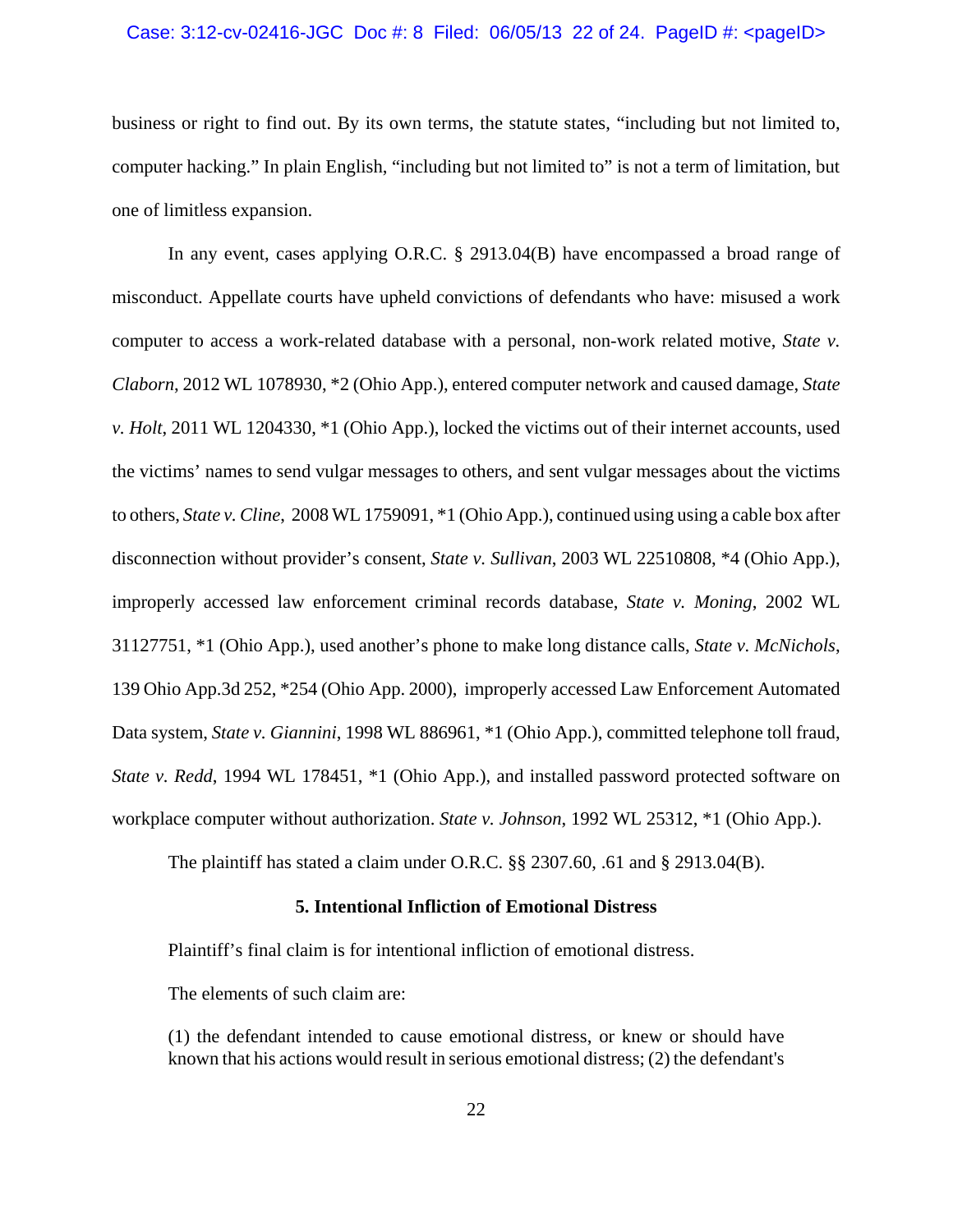conduct was so extreme and outrageous that it went beyond all possible bounds of decency and can be considered completely intolerable in a civilized community; (3) the defendant's actions proximately caused psychological injury to the plaintiff; and (4) the plaintiff suffered serious mental anguish of a nature no reasonable person could be expected to endure.

*Yeager v. Local Union 20,* 6 Ohio St.3d 369 Yeager v. Local Union 20 (1983) (syllabus).

The defendants argue that plaintiff's allegations relating to mental anguish are insufficient. Even aside from *Twombly/Iqbal*, the pleading requirement with regard to the injury are quite high: namely, that the defendant's actions "caused psychological injury," and "plaintiff suffered serious mental anguish."

Plaintiff's complaint makes no allegation of psychological injury. More importantly, her claim of having suffered severe mental anguish is entirely conclusory. That being so, I conclude that it is insufficient under the *Twombley/Iqbal* standard. *See Foxx v. Healix Infusion Therapy, Inc.,* 2013 WL 791188,  $*7$  (E.D. Tenn.) ("plaintiff does not sufficiently allege a serious mental injury as required for the claim. Plaintiff merely alleges in conclusory fashion that her termination 'would cause the Plaintiff severe emotional distress' and that she suffered 'humiliation and embarrassment, and emotional distress.'").

I shall, however, grant plaintiff four weeks from the date of entry of this order to file an amended complaint in which she states that she either has been undergoing treatment for psychic injuries, suffered specific and prolonged psychic and/or psychic-related consequences, or both. *See, e.g., Buckman-Peirson v. Brannon*, 159 Ohio App.3d 12, 21 (2004). If plaintiff fails to file an amended complaint stating a plausible claim for intentional infliction of emotional injuries, this count shall be dismissed with prejudice.

# **Conclusion**